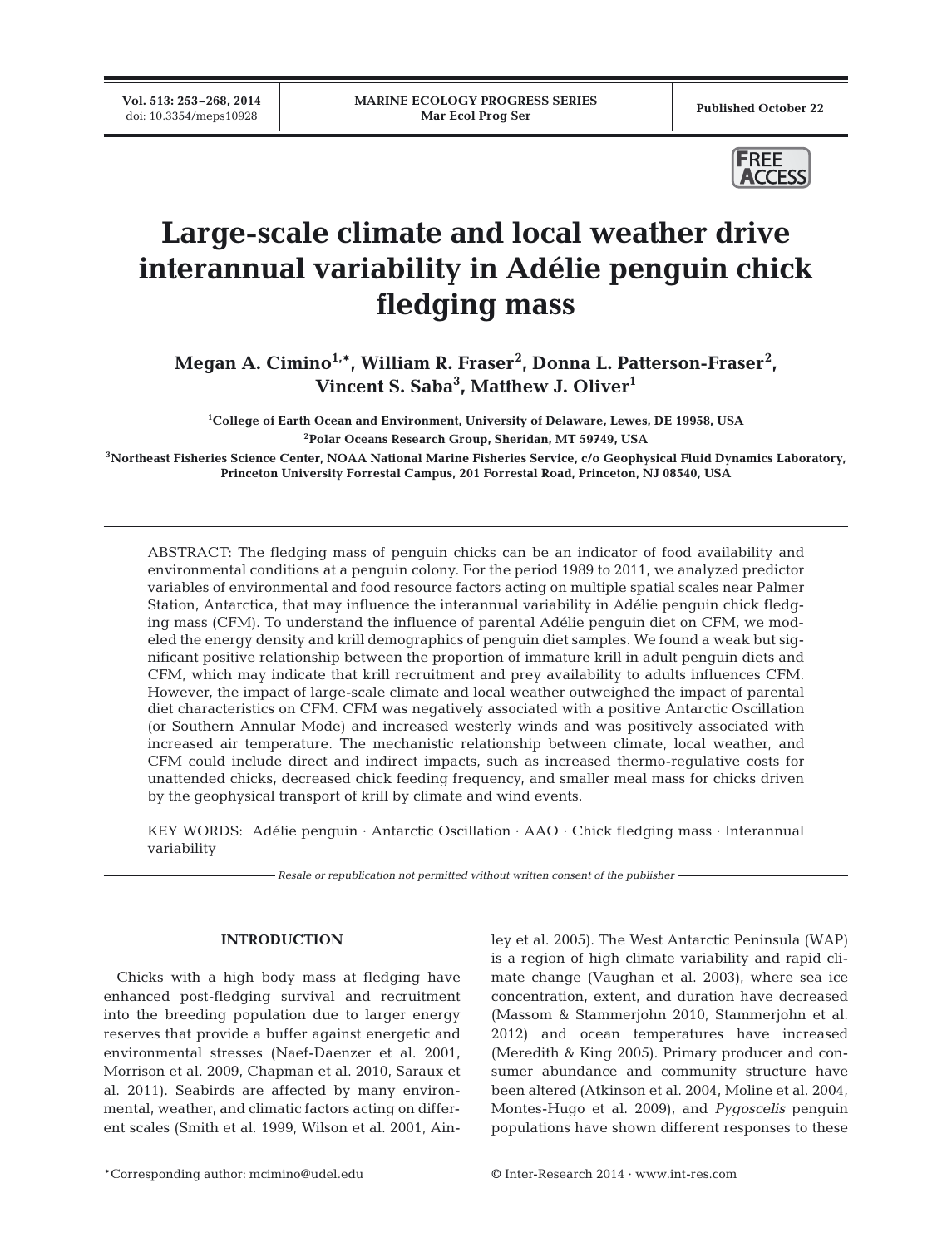changes (Ducklow et al. 2007, Forcada & Trathan 2009). For example, Adélie penguins *Pygoscelis adeliae* are a circum-Antarctic, sea-ice-dependent species whose populations have declined precipitously throughout the northern WAP (Ainley 2002). The hypothesized main drivers of the trends in Adélie penguin populations and demographics include large-scale climate shifts, local weather, and food availability (Patterson et al. 2003, Forcada & Trathan 2009, Emmerson et al. 2011, Trivelpiece et al. 2011). To gain insight into Antarctic ecosystem function in a region of rapid change, the long-term trend, and also the drivers of interannual ecosystem variability must be elucidated. Changes in climate variability are a major expected component of climate projections (Suppiah et al. 2007). Here, we aimed to understand the interannual variability in mean chick fledging mass (CFM) at a penguin colony, which is an annual integrator of large-scale climate, local weather, and food resources and represents the investment of the colony as a whole to the next generation.

Large-scale climate forcing is often associated with local atmospheric and oceanic conditions at penguinbreeding colonies. The main modes of climate variability in the Southern Ocean are the El Niño-Southern Oscillation (ENSO), which reflects oceanatmosphere interactions in the Tropical Pacific, and the Antarctic Oscillation (AAO; also known as the Southern Annular Mode), which reflects atmospheric dynamics and a meridional shift in the position and intensity of the westerly winds (Carleton 2003). Along the WAP, low sea ice conditions have been associated with warmer sea surface temperature from La Niña (Yuan 2004), and warm winds from a positive austral spring AAO (Stammerjohn et al. 2008). The ENSO has been associated with penguins breeding in the Falkland Islands (Baylis et al. 2012), Scotia Sea (Forcada et al. 2006, Trathan et al. 2006), Indian Ocean sector (Jenouvrier et al. 2005, Le Bohec et al. 2008), and Ross Sea (Wilson et al. 2001). The AAO has been related to opposing population trends between growing colonies in the Indian Ocean and Ross Sea and declining colonies along the WAP (Ainley et al. 2005). The Antarctic Dipole (ADP) is associated with the oscillation of air temperature, sea ice extent, and sea level pressure between the Pacific and Atlantic sectors (Yuan & Martinson 2001). The ADP may be a possible driver of the interannual variability in Adélie demographics through the influence of sea ice on phytoplankton and zooplankton (Clarke et al. 2002, Fraser & Hofmann 2003). These climate indices are hypothesized to be associated with penguin population dynamics, breeding success, and other life history traits through direct and indirect pathways, including food availability, prey quality, marginal ice zone, ice cover, polynya size, and terrestrial effects (Forcada & Trathan 2009).

Nest sites offer little protection from extreme temperature, wind, and precipitation; therefore, local weather conditions at a penguin colony can impact chick growth (Chappell et al. 1990, Fraser et al. 2013). During the guard stage, adult Adélies alternate between providing protection, food, and warmth for chicks as they develop their thick, downy plumage (Bucher et al. 1990, Ainley 2002). Once plumage is developed, chicks are left unattended and gather in crèches for protection and warmth while adults simultaneously forage to meet the energetic demands of their chicks (Davis 1982, Lawless et al. 2001). Adélie chicks can cope with severe weather and maintain their body temperature within a wide range of air temperatures and wind speeds (Chappell et al. 1989). However, intense storms, blizzards, or continued exposure to precipitation can increase cold stress and thermoregulatory costs and ultimately reduce growth and survivorship (Muller-Schwarze 1984, Schreiber 2002, Patterson et al. 2003, Olmastroni et al. 2004, Demongin et al. 2010). Adélie chicks are also affected by heat stress (Murrish 1983), such as prolonged periods of temperatures > 7°C on sunny days with low winds (Chappell et al. 1990). Hyperthermia can create high metabolic costs due to panting and behaviors that increase the flux of heat away from the chick. Chicks can regulate their energetic consumption and metabolic demands by changing their level of activity (Salihoglu et al. 2001), but in general, chicks have few strategies to avoid weatherinduced environmental stress.

Parental care is critical to chick survivorship be cause parents are the sole providers of food resources and provide protection from avian predators. Prey quality, abundance, availability, and provisioning rate influence chick growth and mass (Clarke et al. 2002, Chapman et al. 2011). Adults can mediate environmental stress by providing chicks with a higher quantity and quality of prey (Chapman et al. 2011); however, this strategy is not possible when prey choices are limited. Therefore, mean CFM for a colony represents the integrated investment made by the parents to the next generation given environmental and food resource constraints. Here, we test the sensitivity of mean colony CFM to interannual variability of environmental and food resource factors acting on both large- and local-scales. We aim to understand the relative importance of parental diets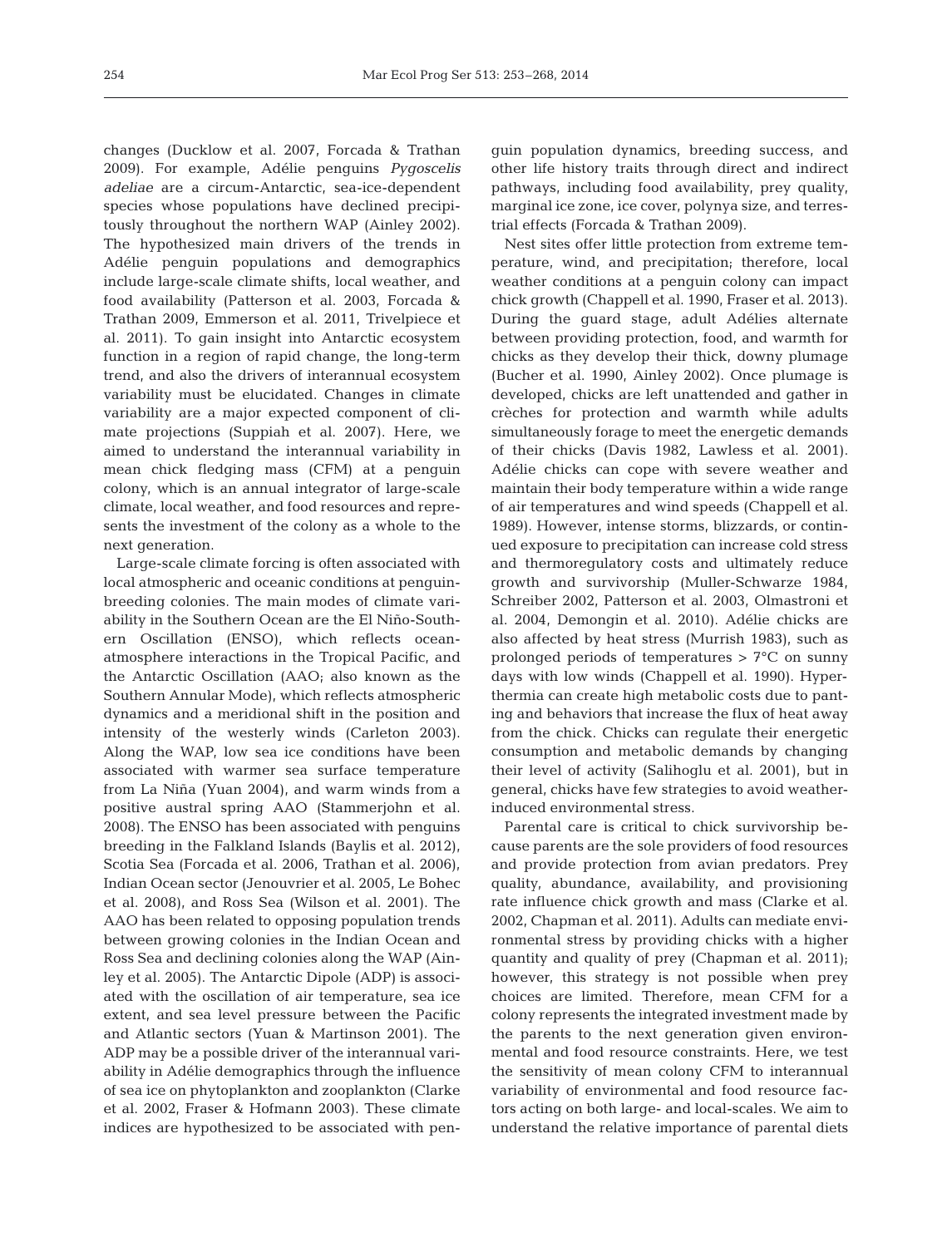(food quality) against the direct (temperature stress) and indirect (prey availability) effects of environmental conditions on CFM.

# **METHODS**

#### **Adélie penguin chicks**

Prior to fledging, Adélie penguin chicks gather along 2 beaches on Humble Island (64° 46' S, 64° 03' W), which is located a few kilometers from Palmer Station, Anvers Island, Antarctica (Fig. 1). Approximately 54 d after hatching, the mass of a chick was recorded prior to entering the water, which is the fledging mass. We considered a fledgling to be a chick that was independent of their colony, standing on a fledging beach, and in full juvenal plumage (fully feathered, free of any downy plumage). Before weighing, all potential fledglings on the beach were censused, and we weighed 30% of the total number of fledglings. Chicks were herded together, captured with hand nets, and weighed in a bag (to the nearest 50 g). Weather permitting, chicks were weighed every 2 d during the fledgling period, which began when the first group of chicks arrived and ended when the last chick fledged. Each chick was colormarked to avoid repeat weighing. From color-marking studies, fledglings on a fledging beach departed



Fig. 1. The Antarctic Peninsula (inset) and the location of an Adélie penguin-breeding colony on Humble Island near the US Research Base, Palmer Station, Anvers Island. Regional sea ice observations were measured within the Palmer LTER grid (box, inset)

within ~2 d. From 1987 to 2011, 90 to 400 (mean of 250) individual CFM were recorded each year. We calculated the mean CFM for each season. In our study, we could not control for clutch size or significant differences that may exist between single-chick broods and that of twins (Ainley & Schlatter 1972, Jarvis 1974), so we focused on the interannual variability of mean CFM.

After departing from the colony, Adélie fledglings do not return to their natal breeding site until about 3 to 4 yr later (Ainley 2002). From 1987 to 2004, a fledgling resighting study on Humble Island showed that resighted birds had a significantly higher mean CFM  $(3.152 \pm 0.352 \text{ kg})$  compared to birds that were not resighted  $(3.035 \pm 0.258 \text{ kg})$ ; Chapman et al. 2010). Birds that were not resighted were never seen again. The chicks that were a part of the resighting study were from the same beaches as our study, making our study comparable to Chapman et al. (2010). We refer to the mass of 'resighted' and 'not resighted' birds as 'survivors' and 'non-survivors'.

## **Environmental data**

We used large-scale climate and local weather data during the chick-rearing period (December to February) because all climate and weather events during this time have the potential to influence chick growth and mass. Climate indices may affect CFM through the remote forcing of atmospheric teleconnections on the local environment, which can directly influence chicks' terrestrial environment and change thermoregulative costs or alter marine conditions and, thus, food availability. Monthly values for the austral summer (December to February) Antarctic Oscillation (AAO), Southern Oscillation Index (SOI), and El Niño 3.4 (N3.4) were obtained from the NOAA National Weather Service, National Centers for Environmental Prediction, Climate Prediction Center (www.cpc. ncep.noaa.gov/). The AAO is the periodic strengthening and weakening of the circumpolar vortex in the Southern Hemisphere, where a strong vortex/ positive AAO is associated with stronger westerly winds around 60° S and warmer/wetter conditions along the WAP (Oshima & Yamazaki 2004, van den Broeke & van Lipzig 2004). The SOI is the difference in the air pressure anomaly between the Tahiti Islands and Darwin, Australia, and represents fluctuations in air pressure between the Western and Eastern Tropical Pacific during ENSO events. The N3.4 is the departure of sea surface temperature from the long-term mean in the Eastern Tropical Pacific at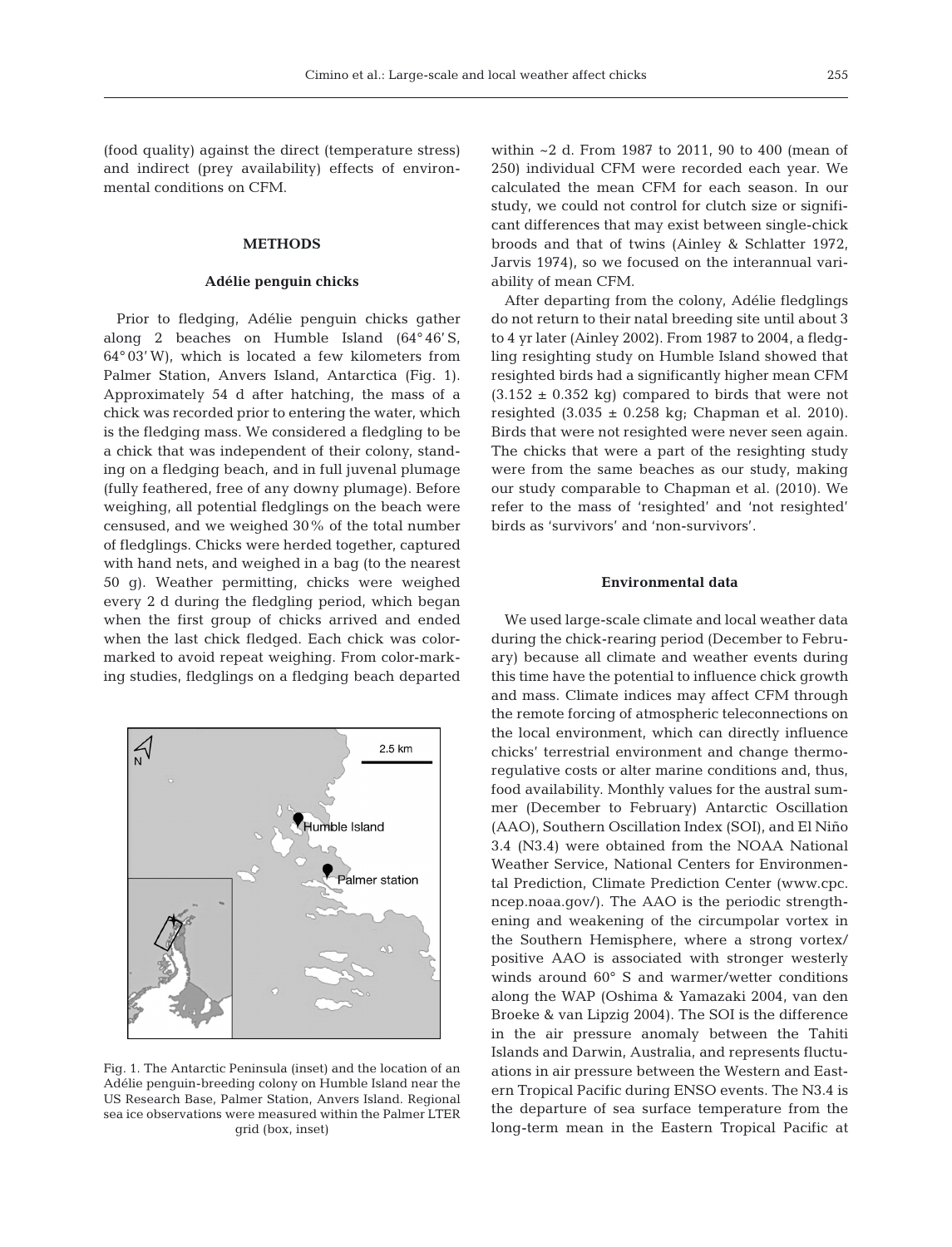5° N to 5° S and 170° to 120° W. SOI and N3.4 reflect warm El Niño (negative SOI; high N3.4) and cold La Niña (positive SOI; low N3.4) conditions in the equatorial Pacific (Kwok & Comiso 2002, Carleton 2003). The Antarctic Dipole (ADP) is the difference between the mean ice edge anomaly at 150° W to 120° W (Pacific center) and the mean ice edge anomaly at 50° W to 20° W (Atlanic center) (Xiaojun Yuan pers. comm.), where a positive ADP signifies higher ice conditions along the WAP. Chick-rearing habitat (CRH) suitability is a spatially explicit, large-scale index from satellite-derived sea surface temperature, sea ice concentration, and bathymetry (Cimino et al. 2013), which describes the marine habitat suitability for Adélie penguins around Antarctica ( $25 \times 25$  km resolution). We used average CRH suitability within 75 km of Palmer Station to incorporate the Adélie's potential foraging range. For all climate indices, we created seasonal averages for the austral summer (December to February) to match with the timing of the chick-rearing period for the Adélie penguin colony on Humble Island.

# **Local environment**

The daily local atmospheric environment around Palmer Station is influenced by air temperature, precipitation, and wind, which were measured as part of the Palmer Long-Term Ecological Research (LTER) program from 1989 to 2012 (http://oceaninformatics.ucsd.edu/datazoo/data/pallter/datasets). These at mospheric conditions can affect a chick's thermoregulative costs, and winds can alter ocean currents, water column mixing, and prey availability. Wind speeds were attenuated from 10 m to the height of a chick following the methods of Chapman et al. (2011), which does not account for small elevation changes at Humble Island. We calculated *u* and *v* wind vector components from wind speed and direction (+*u* is a westerly wind, +*v* is a southerly wind). We determined the number of days with high winds, cold and high temperatures, heat stress, chill factor, zero precipitation (Table S1 in Supplement 1 at [www.](http://www.int-res.com/articles/suppl/m513p253_supp.pdf) int-res.com/articles/suppl/m513p253\_supp.pdf), and mean wind chill. Daily averages were computed from hourly measurements. Seasonal averages or counts were computed for the chick-rearing period from December 19 to February 10, which corresponds to mean hatch and fledge dates (Chapman et al. 2010). The mean value does not always represent short periods (hours) of extremes or storm events (days) that affect chick growth.

Sea ice extent, duration, and day of retreat in the Palmer LTER grid (Fig. 1) was measured by the Scanning Multichannel Microwave Radiometer−Special Sensor Microwave/Imager (SMMR-SSM/I) by the National Snow and Ice Data Center and analyzed by Stammerjohn et al. (2008). From 1987 to 2011, we classified each year as having early, late, or average ice retreat by calculating the standard deviate (Quetin & Ross 2001), where the long-term time series mean was subtracted from each annual value and then divided by the standard deviation for the long-term time series. A value less than −0.5 was considered a year of early ice retreat, >0.5 was late, and a value between −0.5 and 0.5 was average. We also calculated mean sea ice extent during September to November. We used sea ice classifications in our Antarctic krill *Euphausia superba* energetics calculations (see next section and Supplement 3 at [www. int-res.com/articles/suppl/m513p253\\_supp.](http://www.int-res.com/articles/suppl/m513p253_supp.pdf) [pdf\)](http://www.int-res.com/articles/suppl/m513p253_supp.pdf) and tested the impact of ice conditions on CFM. High sea ice can act as a barrier to foraging, and alternatively, low sea ice has been associated with decreased krill availability (Atkinson et al. 2004).

The tides near Palmer Station oscillate between semidiurnal and diurnal tidal regimes. Diurnal tides aggregate krill (Bernard & Steinberg 2013) and allow penguins to forage at shorter distances (Oliver et al. 2013). At Palmer Station, a tidal prediction model reported hourly water level predictions relative to mean sea level (Amos 1993; A. Amos pers. comm.). Following Oliver et al. (2013), we counted the number of high tides per day to determine tidal regime, where 1 high tide per day was classified as diurnal and >1 high tide was classified as semidiurnal. We then determined the fraction of diurnal tides during the chick-rearing period, which may be an indicator of prey availability, biomass, and, thus, Adélie foraging behavior.

# **Converting Antarctic krill size classes into energy density and sex/maturity stages**

During our study, Adélie penguins at Humble Island almost exclusively preyed upon krill, generally >98% krill by mass. The stomach contents of Adélie penguin adults with chicks were sampled using the lavage method (Wilson 1984). Individual krill were measured at 5 mm intervals from 16 to 65 mm to obtain size frequency distributions, but the sex was not determined. The total number and proportion of krill in each class were determined for each year during the chick-rearing period. Based on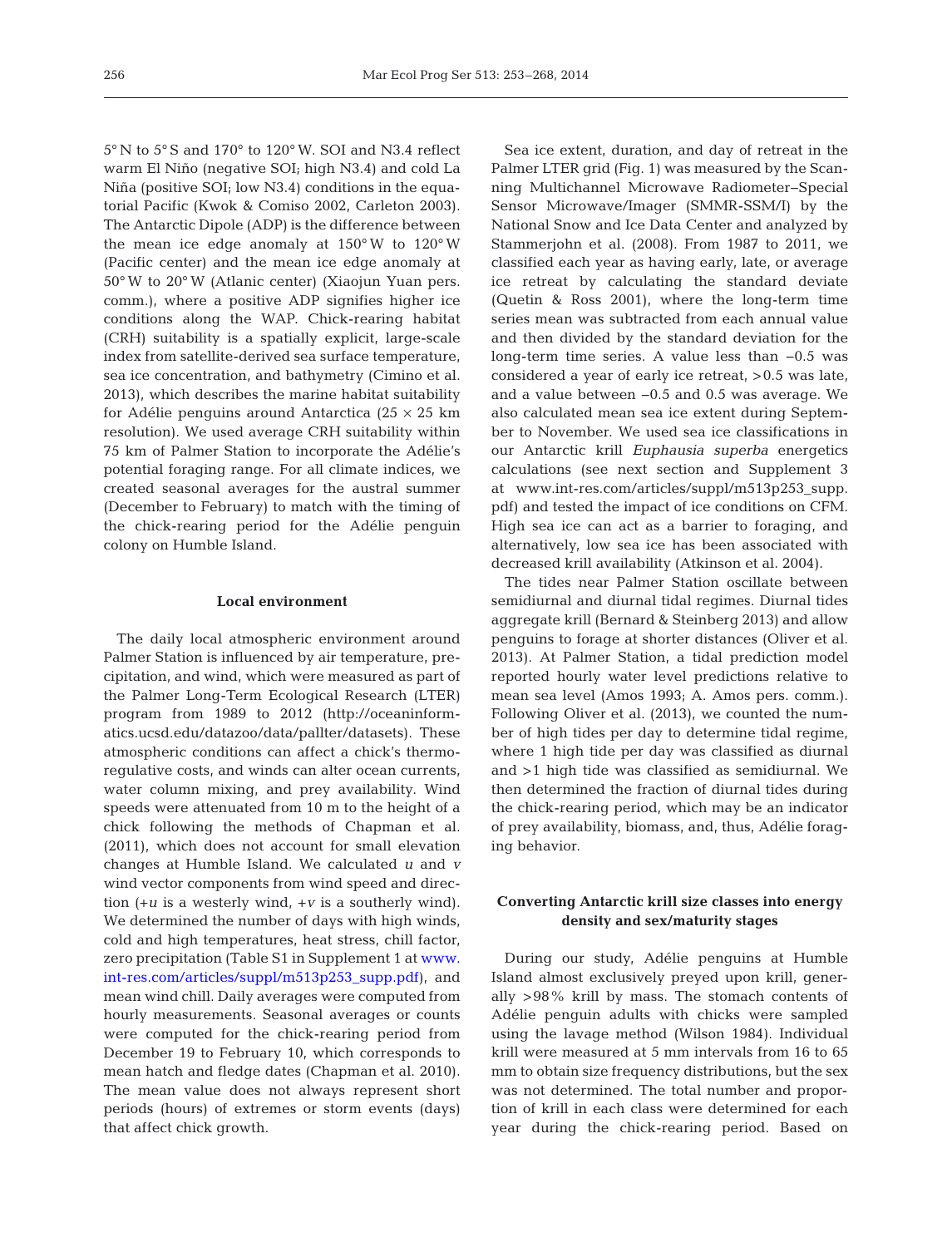annual sea-ice conditions (referred to as the dynamic scenario in Supplement 3), these size class frequency distributions were then used to estimate the proportion of each sex/maturity stage and the mean wetmass energy density (WED) of krill consumed by chicks each year according to the methods of Chapman et al. (2010), which is summarized in Supplement 3. It was necessary to convert krill size classes into sex/maturity stages and WED because krill size does not necessarily dictate energy content. Generally, during the chick-rearing period, the lipid content of immature krill is greater than that of mature males and spent females but less than that of gravid females (Chapman et al. 2010). Using this methodology, we investigated the total energy content of the annual krill cohort in parental diets and the energy content and proportion of the krill population associated with each life stage (immature krill, mature males, gravid females, and spent females).

#### **Linear and polynomial regression**

We used forward and backward stepwise regression to determine the predictor variables that were most related to CFM (MATLAB and Statistics Toolbox Release R2013a, The Mathworks, Inc., Natick, Massachusetts, USA). We used linear and quadratic models that allowed for interactions between predictor variables. The predictor variable that contributes most to a model's fit of observed data has the largest absolute value of the *t*-statistic (Kuhn & Johnson 2013). Models in Table 1 did not have outliers, their residuals were normal, and each term in the models listed were significant at  $p < 0.05$ . Additionally, the sign of the regression coefficient of a predictor variable, interaction, or quadratic term had to be ecologically plausible and consistent between various models (Graf et al. 2005). Akaike's information criterion for small sample size  $(AIC<sub>c</sub>)$  was used to identify models that account for the most variation with the fewest terms *(k)*, select the model with the best balance between bias and precision, and avoid over fitting (Burnham & Anderson 2002). We considered models with a  $\Delta AIC_c < 2$  to have substantial support and models with  $\Delta AIC_c > 10$  to have no support. Therefore, we only report models with a  $\Delta AIC_c < 10$ (Table 1). We also report the adjusted  $\mathbb{R}^2$ , relative likelihood, and Akaike weight.

Prior to modeling, all predictor variables were detrended if they exhibited a significant linear or quadratic trend over time  $(p < 0.05)$  to isolate the meaningful variability in the time series. Predictor variables that were not normally distributed were transformed to achieve normality using log or square-root transformations (Table S2 in Supplement 1). Multicollinearity, the significant correlation between predictor variables, can be problematic in regression models because information in one predictor variable is contained in its correlate. Our approach was to use predictor variables that were uncorrelated, or at least those that had a level of multicollinearity that could be ignored. To test for multicollinearity in our predictor variables before running regression models, we computed cross-correlation coefficients using Spearman's rank correlation (ρ; see

Table 1. Linear and linear quadratic regression models relating mean Adélie chick fledging mass (CFM) to environmental and prey quality predictor variables at Humble Island from 1989 to 2011. The model formulas are described by the number of estimated parameters (k), adjusted  $R^2$ ,  $AIC_c$  for small sample size,  $\Delta AIC_c$  (difference from the lowest  $AIC_c$ ; amount of information lost), relative likelihood (strength of evidence), and Akaike weight representing relative model support or probabilities. The intercept is chick mass in grams. Models are sorted by ascending  $\Delta AIC_{c}$  and only models with a  $\Delta AIC_{c}$  < 10 are shown (models with a ΔAIC<sub>c</sub> > 10 have little support); models with substantial support, ΔAIC<sub>c</sub> < 2, in **bold**. Variables in the models: AAO: Antarctic Oscillation; Temp: air temperature; Uwind: *u* wind component; WindSpeed: wind speed; NoPrecip: number of days with zero precipitation; WED: krill wet-mass energy density; Imm: proportion of immature krill

| Model formula                                                                                                                                                                                                                        | $k \mathbb{R}^2$ |                                          | $AIC_c$ $\triangle AIC_c$ Relative Akaike<br>likelihood weight |              |
|--------------------------------------------------------------------------------------------------------------------------------------------------------------------------------------------------------------------------------------|------------------|------------------------------------------|----------------------------------------------------------------|--------------|
| A. $-37.46$ AAO + 175.67Temp – 113.30Uwind + 194.87(AAO $\times$ Temp) + 3082.8<br>B. $-59.68$ AAO + 189.77Imm - 90.78Uwind + 4.30NoPrecip + 2964.7                                                                                  |                  | 50.60260.010.00<br>5 0.58 261.18 1.18    | 1.00<br>0.56                                                   | 0.35<br>0.19 |
| C. $-496.61$ AAO + 139.07WED – 112.61Uwind + 306.01Temp + 91.99AAO <sup>2</sup> +<br>3626.7                                                                                                                                          |                  | 6 0.62 261.59 1.58                       | 0.45                                                           | 0.16         |
| D. 357.96AAO + 199.66Temp - 82.15Uwind - 4.23WindSpeed - 165.04(AAO $\times$ 8 0.72 261.61 1.61<br>WindSpeed) + 71.71AAO <sup>2</sup> + 67.50Uwind <sup>2</sup> + 3065.6                                                             |                  |                                          | 0.45                                                           | 0.15         |
| $-97.84$ AAO - 90.91Uwind + 228.31Temp + 61.14AAO <sup>2</sup> + 3060<br>Е.<br>$468.33AAA$ + 4.04WindSpeed + 1903.7Temp - 199.79(AAO $\times$<br>F.<br>WindSpeed) – 611.85(Temp $\times$ WindSpeed) + 77.27AAO <sup>2</sup> + 3031.2 |                  | 5 0.54 263.22 3.22<br>7 0.54 269.15 9.15 | 0.20<br>0.01                                                   | 0.07<br>0.00 |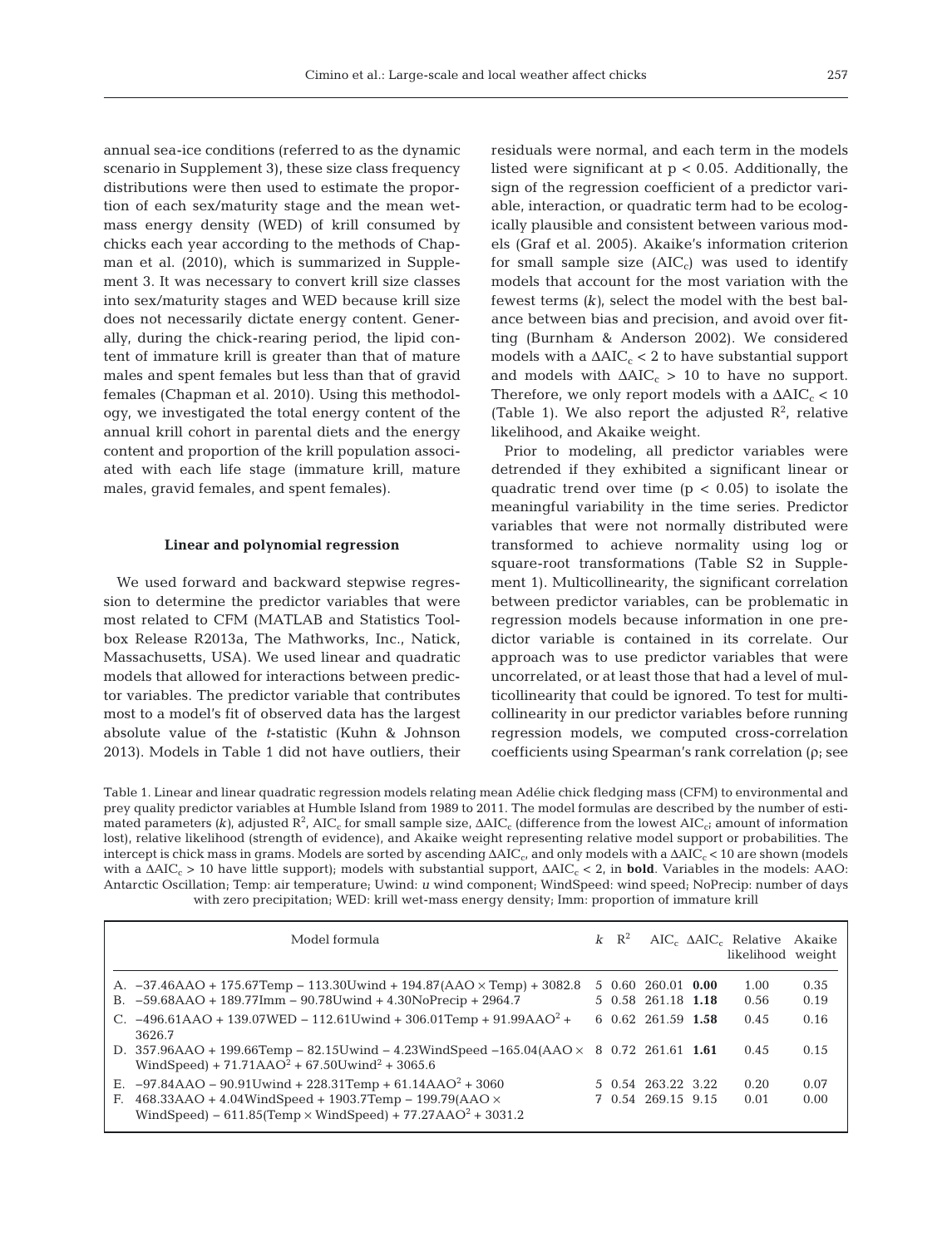Fig. S1 in Supplement 2 at [www.int-res.com/articles/](http://www.int-res.com/articles/suppl/m513p253_supp.pdf) [suppl/m513p253\\_supp.pdf\)](http://www.int-res.com/articles/suppl/m513p253_supp.pdf). Because we examined a large suite of variables (Fig. S1 in Supplement 2), it was necessary to eliminate variables that were collinear and less related to CFM to reduce the possible number of regression models. Using a stringent threshold for ρ of 0.5, we eliminated correlated variables that had a less direct influence on CFM (Graf et al. 2005). The large-scale variables that were eliminated using the above criteria include the SOI, N3.4, and CRH. ADP was not included in our models because the time series only extends to 2007. The local-scale variables that were eliminated include the number of days with high winds, number of days with cold temperatures, number of days with high temperatures, number of days with heat stress, number of days with chill factor, mean solid precipitation, and mean wind chill. Therefore, the suite of models we tested included all combinations of the AAO, *u* and *v* wind components, days with no precipitation, mean wind speed, mean air temperature, sea ice extent, fraction of diurnal tides, WED, and the proportion of immature krill. Subsequent to our regression models, we again tested for multicollinearity using variance inflation factors (VIFs) for predictor variables in each model (Allison 1999). VIFs provide an index to measure how much the variance of an estimated regression coefficient is increased because of collinearity in the predictors included in any given model. Multicollinearity was not a problem in our models (Table 1) because VIF values were <4 (O'Brien 2007).

## **RESULTS**

# **Interannual variation in CFM and krill quality**

We investigated the interannual variability in Adélie CFM from 1987 to 2011 (Fig. 2). CFM was normally distributed each year and varied from ~1.5 to ~4.5 kg. At least 25% of the CFMs were above and below the mean mass that is descriptive of surviving and non-surviving chicks each year (Chapman et al. 2010). Mean CFM varied by only 0.35 kg (2.835 to 3.180 kg) but were generally significantly different between years that differed by >0.05 kg. There were 11 years with mean CFM below the mean mass of non-survivors and 5 years with mean CFM above the mean mass of survivors.

Using krill size-class frequency distributions from Adélie penguin diets from 1987 to 2011, we estimated the interannual variation in WED and the pro-



Fig. 2. Mean mass of surviving and non-surviving Adélie penguin chicks taken from a fledgling resighting study (Chapman et al. 2010). Mean CFM oscillates between the mean mass of survivors (CFM  $>$  3.152 kg;  $\bullet$ ) and nonsurvivors (CFM < 3.035 kg;  $\blacksquare$ ) from 1987 to 2011.  $\bigcirc$  represent mean CFM values between the mean mass of survivors and non-survivors. Interannual variability in the 25th and 75th quartile of mean CFM is also shown. Years represent the austral summer field season, e.g. 1987 = Dec 1987 and Jan and Feb 1988



Fig. 3. Interannual variability in WED  $(\bullet)$  and the proportion of immature krill  $(\square)$ 

portion of each sex/maturity stage using the methods of Chapman et al. (2010) (Fig. 3). Estimates of WED were not correlated to CFM ( $\rho < 0.1$ ). The range of WED was comparable to previous studies, which show WED varies from 3.5 to 5.0 kJ  $q^{-1}$  (Davis et al. 1989, Nagy & Obst 1992, Janes & Chappell 1995). CFM was not correlated to the proportion of mature males, mature females, gravid females, or larger krill in the diet, but it was moderately correlated to the proportion of immature krill ( $\rho = 0.33$ ,  $p = 0.11$ ).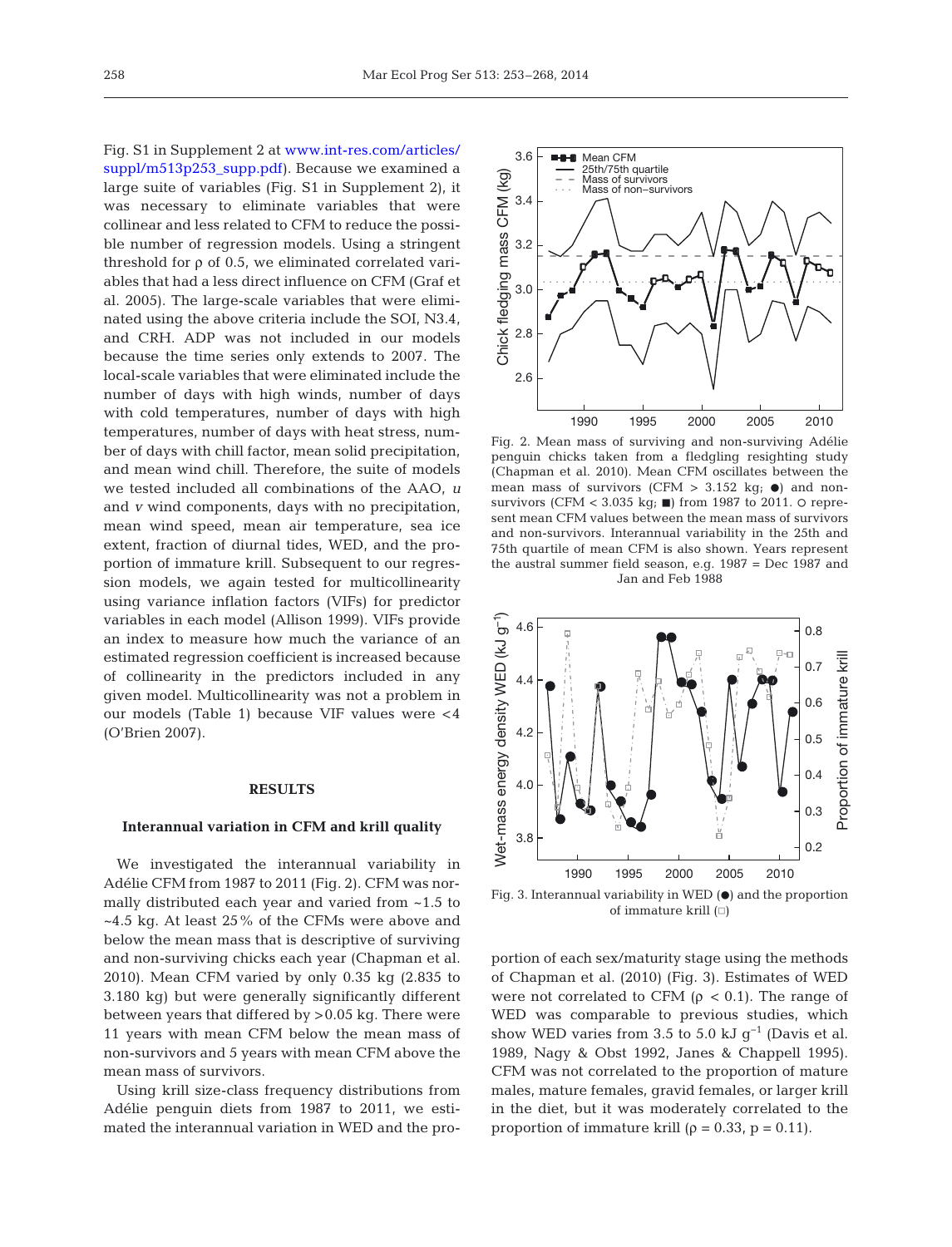

Fig. 4. Probability density of mean CFM between negative (−) and positive (+) or high (H) and low (L) Antarctic Oscillation (AAO) from 1987 to 2011, Antarctic Dipole (ADP) from 1987 to 2007, El Nino 3.4 (N3.4) from 1987 to 2011, Southern Oscillation Index (SOI) from 1987 to 2011, and chick-rearing habitat suitability (CRH) from 1987 to 2010. Blue and gray colors indicate higher and lower mean CFM, respectively. Significant differences between the means were computed using a *t*-test. Stars denote significant differences in the mean between − and + or H and L indices (\*\*p < 0.05; \*p < 0.1). The dashed horizontal line represents surviving CFM; the dotted horizontal line represents non-surviving CFM. Thick black lines specify the interquartile range, thinner black lines are the upper and lower adjacent values, white points are the median, and X's are the mean



Fig. 5. Probability density of CFM between high (H) and low (L) air temperature (Temp), *u* wind component (Uwind), *v* wind component (Vwind), wind speed (WindSpeed), number of days with zero precipitation (NoPrecip), krill wet-mass energy density (WED), and the proportion of immature krill (Imm). Weather data spans 1989 to 2011, and krill data spans 1987 to 2011 during the chick-rearing period. Outlier points in the WED and immature krill boxes represent the year of lowest CFM in 2001, which was affected by anomalous weather events and excluded from significance testing. See Fig. 4 legend for more details

#### **Individual large- and local-scale predictors of CFM**

CFM was related to individual large-scale indices and local environmental factors (Figs. 4 & 5). Mean CFM was significantly higher in years with a negative AAO index, positive ADP, and low CRH suitability ( $p < 0.05$ ; Fig. 4). There was no relationship between CFM and N3.4 or the SOI. In addition, CFM was marginally higher in years with warmer air temperature and lower wind speeds  $(p < 0.1;$  Fig. 5).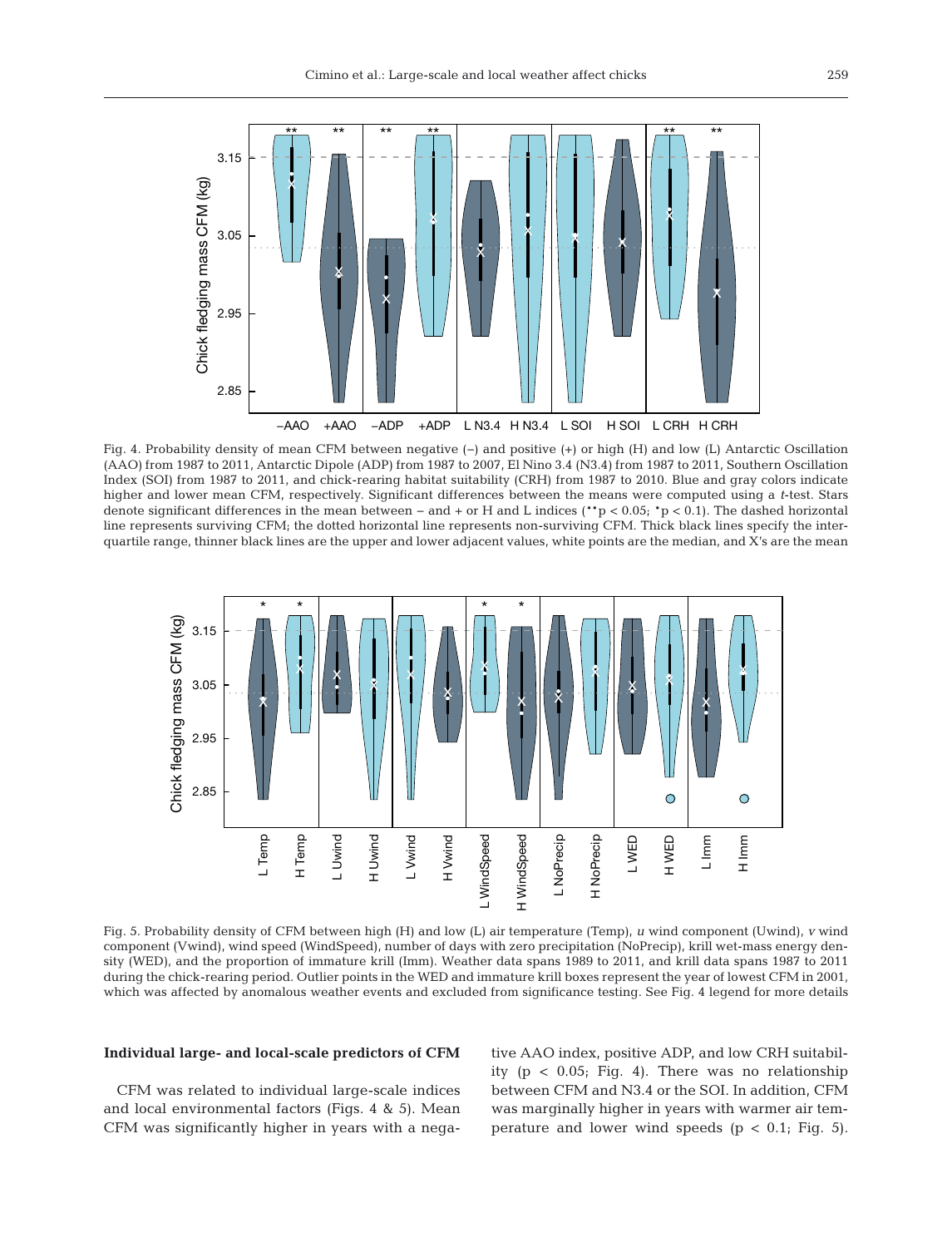

Fig. 6. Comparison of mean CFM and modeled CFM from Models A to D, which had substantial support  $(\Delta AIC < 2)$ . The ensemble is the mean of Models A to D, where the contribution of each model to the ensemble was weighted by the Akaike weights. The dashed horizontal line represents surviving CFM, while the dotted horizontal line represents non-surviving CFM

There was no significant relationship between CFM and the *u* or *v* wind component, the number of days with zero precipitation, WED, or the proportion of immature krill.

# **Predictor variables of CFM from linear and polynomial regression**

Using stepwise regression, we related CFM to different environmental and prey predictor variables simultaneously (Table 1). The 4 best models (A to D) performed well and explained most of the variance  $(R<sup>2</sup> = -0.6$  to 0.7) using 5 to 8 predictor variables in quadratic and linear combinations. Model A explained the most variance using the fewest predictor variables and had the highest Akaike weight (35%), which was roughly double that of Models B, C, and D. In comparison to Models B and C, Model D had a similar  $AIC_c$  (within 0.5 units), relative likelihood (~50%), and Akaike weight (~15%) but explained ~10% more variance using 2 to 3 more predictor variables.

We compared the measured CFM with estimated CFM from Models A−D from 1989 to 2011 (Fig. 6). The model estimates of CFM were generally in good agreement with the data. We created an ensemble of

Models A−D, where the contribution of each model to the ensemble was weighted by the Akaike weights (Table 1). The ensemble was on average within ~0.03 kg of measured CFM but ranged from 0.006 to 0.103 kg. The ensemble had the greatest deviance from measured values in 2001, 2005, and 2011 by 0.079, 0.103, and 0.082 kg, respectively. Conversely, Model D was able to more accurately estimate CFM in 2001 and 2011, but no model accurately estimated CFM in 2005.

There were 11 unique terms in Models A to D with varying importance to model performance. These included 7 linear predictor variables, 2 interactions between predictor var iables, and 2 quadratic predictor variables (Fig. 7). The AAO and *u* wind component were the only predictor variables used in all Models A to D. Additionally, AAO appeared in all reported models (Table 1). The *u* wind component ranked the highest,



Fig. 7. The frequency that each predictor variable appeared in models that were substantially supported  $(ΔAIC < 2)$ . Each variable was ranked in order of highest to lowest *t*-statistic for individual models, with 1 being the most predictive variable and 7 being the least. The letters (A to D) correspond to that respective model. The variables are Antarctic Oscillation (AAO), air temperature (Temp*), u* wind component (Uwind), wind speed (WindSpeed), number of days with zero precipitation (NoPrecip), krill wet-mass energy density (WED), and the proportion of immature krill (Imm)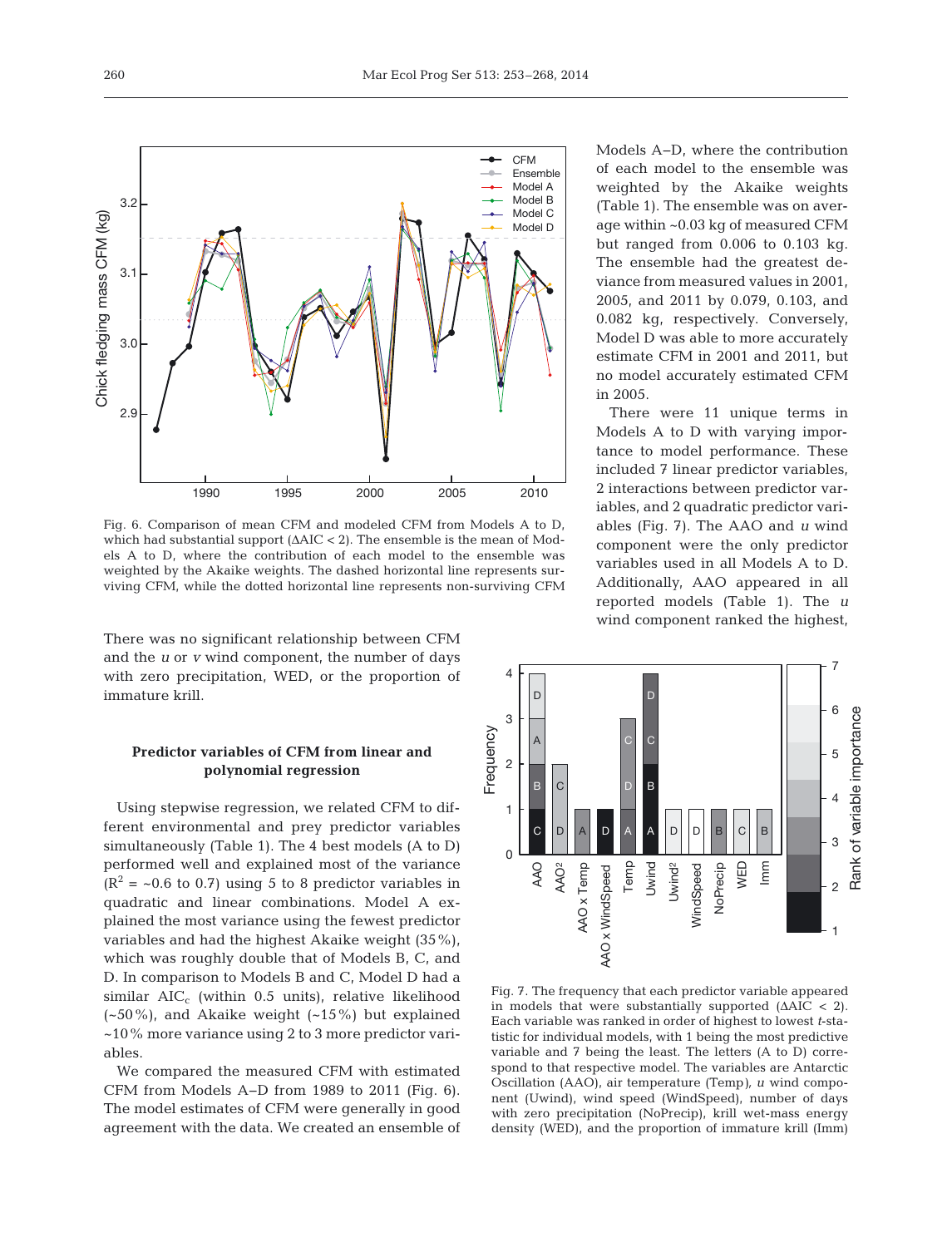being either the first- or second-most important variable in Models A to D. The AAO also ranked high in Models B and C but ranked fourth and fifth in Models A and D. However, in Models A and D, the interaction between air temperature and wind speed with



Fig. 8. Predicted effects on CFM when individual variables were increased in Models A to D. Each point represents the mean predicted effect on CFM, and the horizontal line is the 95% confidence interval from the prediction. The variables in the models are Antarctic Oscillation (AAO), air temperature (Temp), *u* wind component (Uwind), wind speed (Wind-Speed), number of days with zero precipitation (NoPrecip), krill wet-mass energy density (WED), and the proportion of immature krill (Imm)

AAO ranked third and first. Air temperature ranked second in Model A and ranked third in Models C and D. The quadratic predictor variables were moderately important: AAO<sup>2</sup> ranked fourth in Models C and D, and *u* wind<sup>2</sup> ranked sixth in Model D. The number of days with zero precipitation ranked third in Model B. Lastly, the 3 least important linear predictor variables to the models were wind speed, WED, and the proportion of immature krill, which all ranked last in their respective models.

The effects of each predictor variable on CFM were compared between models in a sensitivity test (Fig. 8). Increasing AAO, *u* wind, air temperature, and precipitation individually had the greatest effect on CFM, confirming the parameter ranks in Fig. 7. A positive change in AAO and *u* wind decreased CFM by ~0.2 kg, while a positive change in air temperature and the number of days with zero precipitation increased CFM by ~0.2 kg. Increased wind speed and WED decreased CFM by ~0.1 kg and a higher proportion of immature krill increased CFM by ~0.1 kg. Parameters in Models A to D had a similar effect on CFM, confirming the consistency of different model predictions.

To understand the synergistic effects of wind speed and air temperature with AAO, we compared the sensitivity of CFM to wind speed and air temperature during a highly negative, low, and highly positive AAO index. During a negative AAO index, increased wind speed increased CFM, but during a positive AAO, increased wind speed decreased CFM (Fig. 9a). When the AAO was low, wind speed had little to no effect on CFM. In addition, during a negative AAO, increased air temperature had little to no effect on CFM, but increased temperature in a positive and low AAO increased CFM (Fig. 9b).



Fig. 9. Interactive effects on CFM between (a) wind speed and the Antarctic Oscillation (AAO) in Model A and (b) air temperature and AAO in Model D. Each line represents a positive, low, or negative AAO index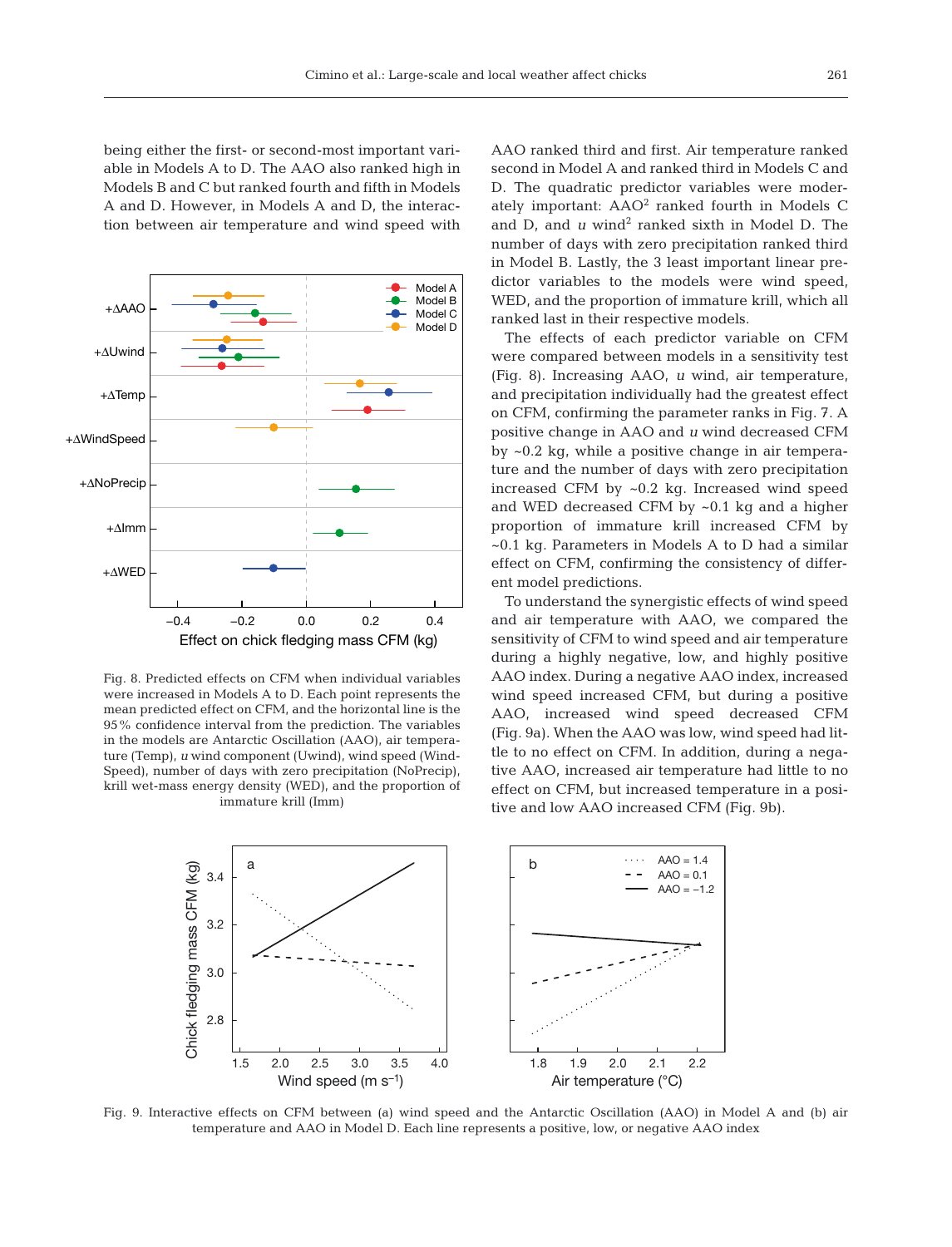# **DISCUSSION**

High interannual variability is characteristic of the Antarctic ecosystem, but the relative contribution of large-scale and local processes in generating interannual variation in this ecosystem is largely unknown. In this study, we examined the relative importance of large-scale and local processes on the interannual variation in Adélie penguin CFM. Mean CFM at a colony represents the integrated investment of adults to the next generation and is the balance between seasonally integrated food resources and metabolic demand, both of which could be linked to large-scale and local processes in complex ways. To elucidate the major drivers of this variability, we tested environmental and prey factors acting on multiple spatial scales from 1987 to 2011. Our approach emphasizes the importance of uncorrelated predictor variables and quantifies the impact of interactions between these predictor variables on mean CFM. Our model results demonstrate that the largescale AAO, local westerly winds, and air temperature were the dominant predictor variables of CFM in our models (Fig. 7). These predictor variables caused a change in mean CFM by  $\sim$ 0.2 kg (Fig. 8), which is greater than the difference between the mean masses of surviving and non-surviving chicks (Chapman et al. 2010, our Fig. 2). Our model results also show that the local mean wind speed, number of days with zero precipitation, dietary proportion of immature krill, and WED were less important predictor variables of mean CFM (Fig. 8). This highlights the importance of large-scale and local weather conditions at a penguin colony, relative to krill resources (Fig. 3). In the remainder of the discussion, we will provide the major interpretations of our model results as they relate to large-scale climate, local weather, their potential interactions, and food resource quality.

## **Large-scale climate predictors of CFM**

The implicit assumption of large-scale climate correlates to local biological measurements is that the climate index is associated with multiple localscale oceanographic conditions or weather phenomena that directly affect a biological system. We examined 5 different climate indices that have been hypothesized to influence ecosystem variability along the WAP (Fig. 4). Of the 5 indices we examined, 3 (AAO, ADP, and CRH) have significant relationships with CFM. The AAO has been positively

correlated to a western wind anomaly, air temperatures, precipitation, and moisture along the WAP (Oshima & Yamazaki 2004, van den Broeke & van Lipzig 2004) and may represent a synergy between many local climate forces that could subsequently affect penguin chicks. Multiple studies have suggested that the austral winter ADP (once referred to as the Antarctic Circumpolar Wave) impacts Adélie penguins (Clarke et al. 2002, Fraser & Hofmann 2003, Ainley et al. 2005) through the influence of winter sea ice on krill reproductive output and survival (Quetin & Ross 2003) and, thus, on food availability for penguins. In this study, we provide the first preliminary results indicating that CFM covaries with the austral summer ADP index (Fig. 4); however, the mechanisms linking austral summer ADP and CFM are unknown. CRH suitability is an index that incorporates sea surface temperature, sea ice, and bathymetry that is indicative of Adélie penguin chick-rearing habitats (Cimino et al. 2013). CRH suitability indices were originally developed to predict whether or not Adélie penguin colonies were growing or shrinking. Surprisingly, low CRH suitability was significantly related to high CFM (Fig. 4). During years of low CRH suitability, the air temperature was warmer (Fig. S1 in Supplement 2), which suggests that although a warming environment has a negative effect on Adélie populations (Cimino et al. 2013), the warmer air temperature may decrease thermoregulatory costs for chicks.

In our best-performing regression models (Table 1), the AAO was a leading and only large-scale climate index predictor for CFM. All other climate indices except ADP were rejected prior to modeling be cause they were highly collinear with other environmental predictor variables and likely detected similar climate signals (Fig. S1). ADP was rejected be cause the record was incomplete (available only through 2007). Although the AAO has been implicated in driving local weather patterns along the WAP, we found only moderate correlations between AAO and the mean wind speed ( $p = 0.41$ ,  $p = 0.05$ ) and days with zero precipitation ( $\rho = -0.37$ ,  $p = 0.08$ ) but found no correlation between westerly winds (+*u)* or air temperature (Fig. S1). The AAO is linked by remote forcing of atmospheric teleconnections to the local environment, which may not be manifested in mean local weather conditions at Palmer Station. This suggests that the significance of the AAO as a predictor of CFM is not due to a correlation with any one weather signal but represents an integrated but unknown mixture of climate forces as they relate to interannual variability in CFM. For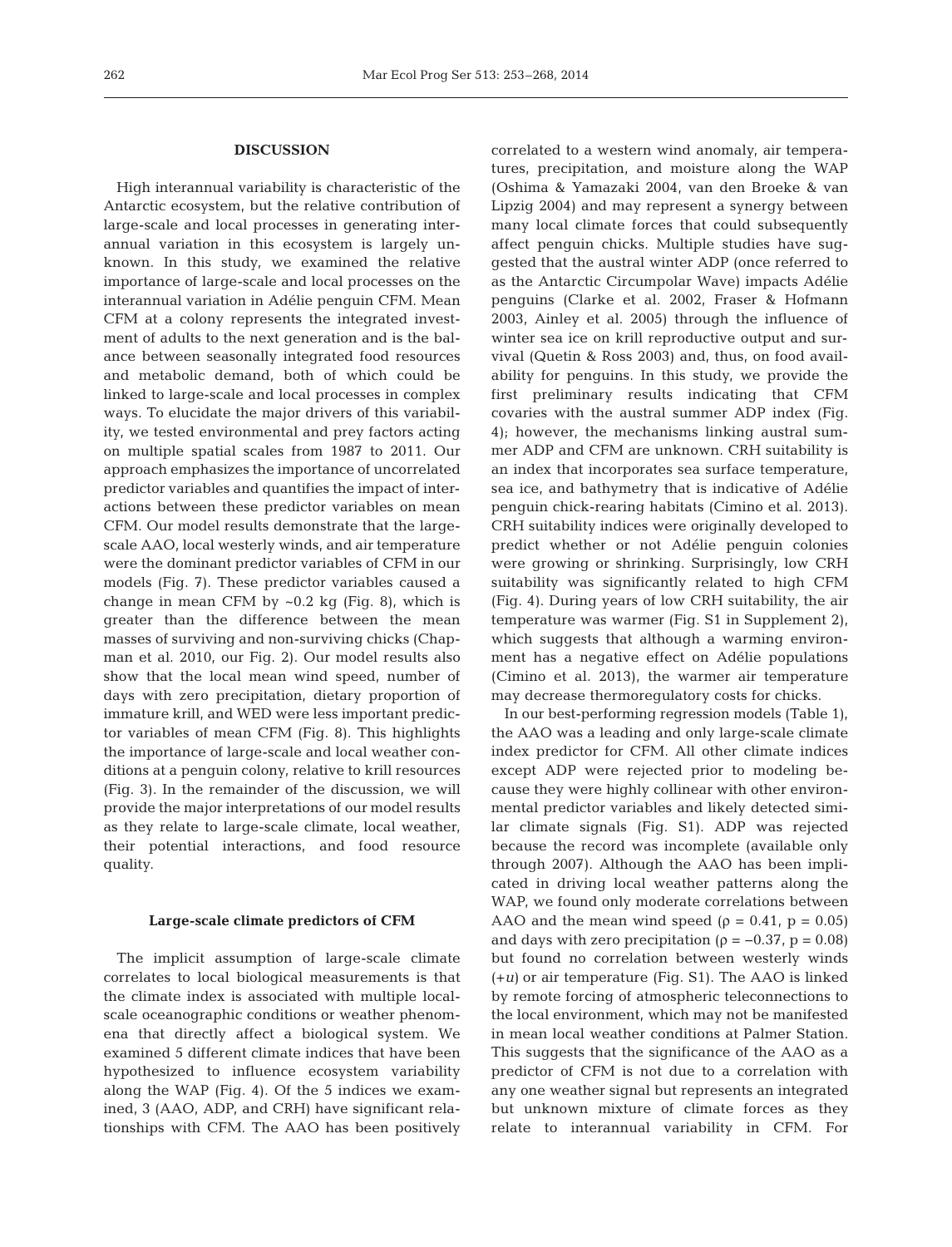instance, austral winters of high sea ice extent and spring physical processes (low wind and high salinity-driven density gradients in the upper water column), modulated by negative July and spring (September to November) AAO events, promote high phytoplankton biomass at Palmer Station (Saba et al. 2014). Summers with high chl *a* anomalies were in turn significantly correlated with the start of a new krill cohort, which was evident in penguin diets the following summer. This demonstrates a tight coupling within the food web (Saba et al. 2014) and the varying impact of climate and weather forces on different trophic levels.

#### **Local weather predictors of CFM**

We tested the effects of multiple local weather conditions on CFM using different metrics for air temperature, wind, and precipitation (Fig. 4, Table S1 in Supplement 1). Individually, these parameters did not have a strong relationship with CFM (Fig. 5). However, results from our stepwise regressions (Table 1) indicate that the *u* wind component and air temperature were major predictor variables of CFM, causing ~0.2 kg change, while wind speed and days with zero precipitation were minor predictor variables, causing ~0.1 kg change in CFM (Figs. 7 & 8). The negative effect of low air temperature alone does not provide a mechanistic link to CFM because chicks can withstand a wide range of temperatures (Chappell et al. 1989), but we will discuss this negative effect further in the next section in relation to the statistical interaction with other predictor variables. Although precipitation was not a key predictor variable in our models, it can cause the plumage of chicks to become damp or wet and is generally a major factor causing egg and chick mortality and slow growth due to hypothermia (Konarzewski & Taylor 1989, Thyen & Becker 2006). For example, Boersma & Rebstock (2014) found more chicks died when rainfall was high and air temperature was low. Wetness decreases the insulating properties of feathers, and this disruption likely increases heat loss (McCafferty et al. 1997, Wilson et al. 2004). Therefore, more days with no precipitation have a positive effect on CFM likely due to lower thermoregulatory costs.

Local winds were a strong predictor of CFM in our models. Onshore westerly winds and to a lesser extent wind speeds could indirectly affect a parent's foraging domain and directly affect a chick's terrestrial habitat. In the Falkland Islands, strong westerly

winds were hypothesized to aggregate prey and were correlated to Rockhopper penguin mass gain (Dehnhard et al. 2013). Prey distributions may be affected by regional ocean circulation, fronts, eddies, current velocities, and water mass distributions (Trivelpiece & Fraser 1996), which can be affected by strong winds. Over small spatial (10s of km) and temporal (days) scales, a near gale can alter nearshore hydrography in the upper 100 m of the water column, decrease krill biomass, and change the foraging distribution of krill predators (Warren et al. 2009). Alternatively, wind is hypothesized to have adverse effects on CFM and seabird survival (Finney et al. 1999, Chapman et al. 2011) in locations with little shelter from the prevailing wind or onshore wind component (Harris & Wanless 1996, Frederiksen et al. 2008). Winds can influence where snowfall will accumulate or which locations will receive the most wind scour (Fraser et al. 2013).

# **Climate and weather interaction predictor variables of CFM**

Interactions between our predictor variables provide insight into how CFM is synergistically affected by the large- and local-scale environment (Fig. 9). During summers of a positive AAO index with high wind speeds (Fig. 9a) and low air temperatures (Fig. 9b), CFM was lower. As previously discussed, the AAO is likely a synergy between many local weather factors at Palmer Station. However, the AAO is positively correlated to the number of days with precipitation and is likely an indicator of humidity. Our interpretation of these interactions is that chicks are more likely to become wet during a positive AAO and incur higher thermoregulative costs during wet, cold, and windy years (Lustick & Adams 1977). When the AAO is negative, or near zero, the effect of air temperature on CFM is eliminated or reduced. Additionally, when the AAO is negative, wind speed is positively related to CFM. The reasons for this particular relationship are unknown. This interaction relationship points to the importance of local wind speed on either food resources or nest site conditions. A previous study of Adélie penguins in East Antarctica also linked interannual variation in breeding phenology to the AAO, air temperature, wind speed and direction (Emmerson et al. 2011). This suggests our predictor variables are not unique to Adélie chicks at Humble Island and can impact many parts of the Adélie life cycle.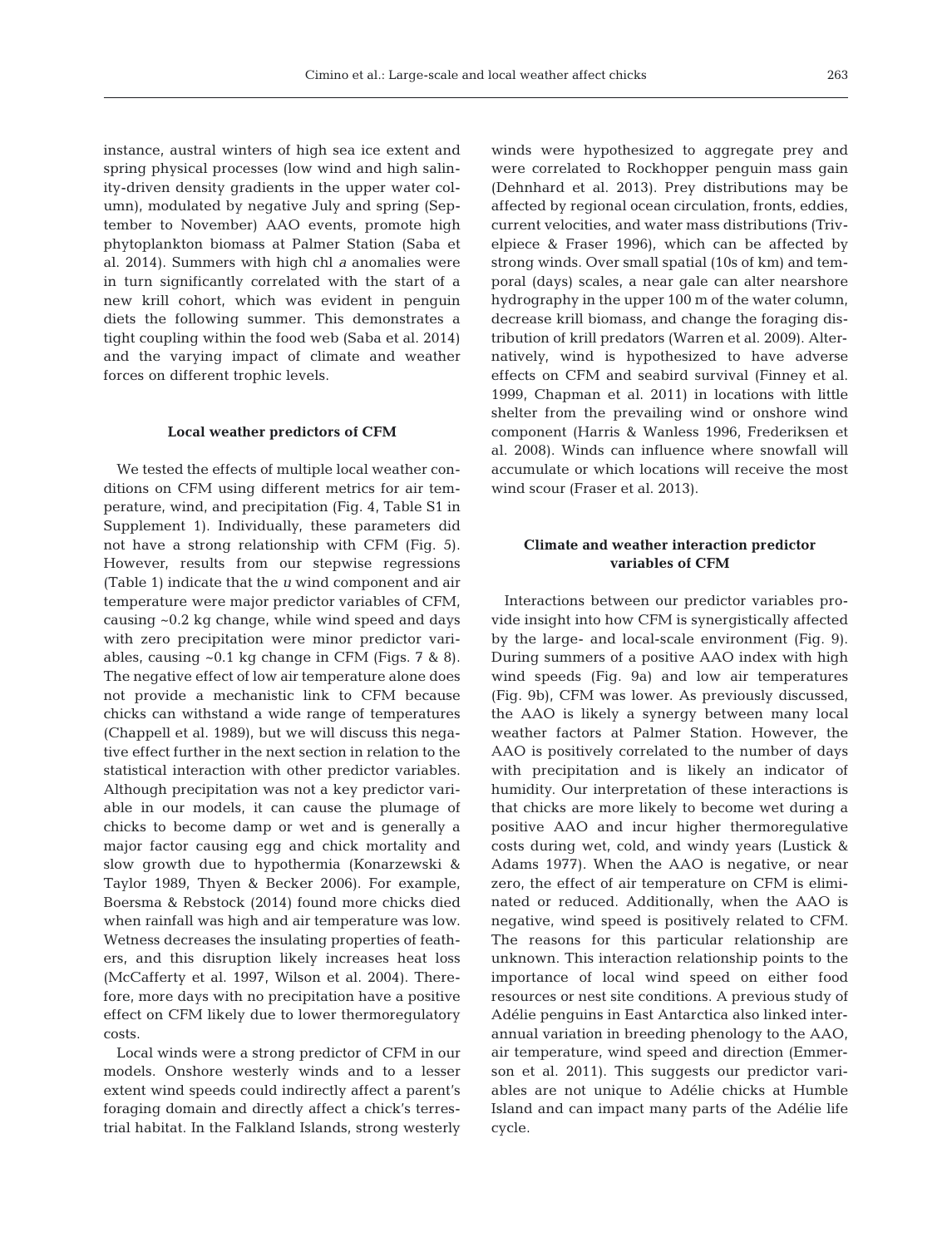#### **Food resource predictors of CFM**

We examined the impact of interannual variability in krill WED and demography on CFM because krill is the main food source for Adélie penguins on Humble Island during our study period. In our regression models (Table 1), we found the proportion of immature krill and WED had a minor contribution to model predictions, causing a change in CFM by  $\sim 0.1$  kg (Figs. 7 & 8). It was counterintuitive to find that increased WED corresponded to lower CFM (Fig. 8) because high-energy prey should increase chick growth (Drent & Daan 1980, Litzow et al. 2002). However, finding higher-energy prey could pose a greater time cost to the parent and reduce the frequency or amount of food delivered to the chick. The negative relationship between WED and CFM suggests that a diet of high energy content does not necessarily produce chicks with a higher mass. Therefore, it may be plausible for a chick to attain the same amount of energy from a diet of gravid females and immature krill. Other studies suggest krill biomass (Trivelpiece et al. 2011) or meal mass (Clarke et al. 2002) is the dominant driver of demographic changes or chick survival in Adélie penguins.

Determining the dietary proportion of each sex and maturity stage of krill from shifting size class frequency distributions (Ducklow et al. 2013) required fewer assumptions compared to WED (Eqs. S1 & S2 in Supplement 3). A higher proportion of immature krill had a positive effect on CFM (Fig. 8). A higher proportion of small krill may be indicative of a higher level of krill recruitment (Lynnes et al. 2004) and increased encounter rates for penguins, making foraging trips shorter and allowing chicks to be provisioned at more frequent intervals (Fraser & Hofmann 2003). Hinke et al. (2007) showed that the recruitment of Adélie penguins was positively related to small krill, which could suggest that small krill influences CFM. However, Hinke et al. (2007) did not detect a relationship between small krill and CFM because they looked at mean krill size in Adélie diets, which they found was not correlated to CFM. Lynnes et al. (2004) also found Adélie penguins exhibited stronger recruitment in years with a higher proportion of smaller krill. Alternatively, a diet of immature krill may be easier for chicks to digest and result in high assimilation efficiencies. For example, penguins digest fish quicker than squid (Wilson et al. 1985, van Heezik & Seddon 1989) and digest smaller otoliths faster than larger otoliths (van Heezik & Seddon 1989). Therefore, the small carapace of juvenile krill may be digested more rapidly than the thicker and more developed carapace of mature krill. Recently at Palmer Station, other krill-consuming penguin species have established breeding colonies with growing populations and similar foraging distributions to Adélie penguins, which suggests krill are not a limiting resource and should not be a dominant predictor variable of CFM. Although krill energy content and demography are not main drivers in our models, this should not underscore the importance of krill in this ecosystem. In general, regional declines in krill biomass and variability in recruitment (Siegel & Loeb 1995, Loeb et al. 1997) have indications for negative density dependence and juvenile mortality even if chicks reach a surviving mass.

# **Potential sources of unexplained model variance and non-significant predictor variables**

The accuracy of our CFM models was generally supported by the data (Fig. 6), but 30 to 40% of the variability in CFM remains unexplained (Table 1), which shows our approach did not account for all processes or interactions involved in parental care or chick growth. We did not directly account for all factors affecting a parent's ability to forage efficiently due to inter/intraspecific competition (Ducklow et al. 2007, Siniff et al. 2008), foraging duration/behavior (Watanuki et al. 2002, Takahashi et al. 2003), barriers (such as thick ice cover), food availability, parent age/experience (Ainley & Schlatter 1972, Ainley 2002), and parent body condition (Tveraa et al. 1998, Ballard et al. 2010). Notably, we found few indications of heat stress during the chick-rearing period. Heat stress is known to cause behavioral changes in penguins around Palmer Station (W. R. Fraser pers. obs.), which suggests the effects of heat operate at finer temporal scales than our daily mean weather observations can detect. We also tested for the effect of the tidal regime as a predictor variable of CFM. It has been suggested that tides are active aggregators of krill in the region (Bernard & Steinberg 2013, Oliver et al. 2013), but the seasonal fraction of diurnal tides were a non-significant predictor of CFM. However, our treatment of the tides as seasonal fractions may be overly simplistic.

Within our study period, the documented effects of atmospheric events on Adélie penguins point to overlooked predictor variables in our models. In 2001, an anomalous blocking-high pattern coincided with a positive summer AAO, the lowest mean CFM in our time series, low reproductive success, the largest between-season population decline, and deferred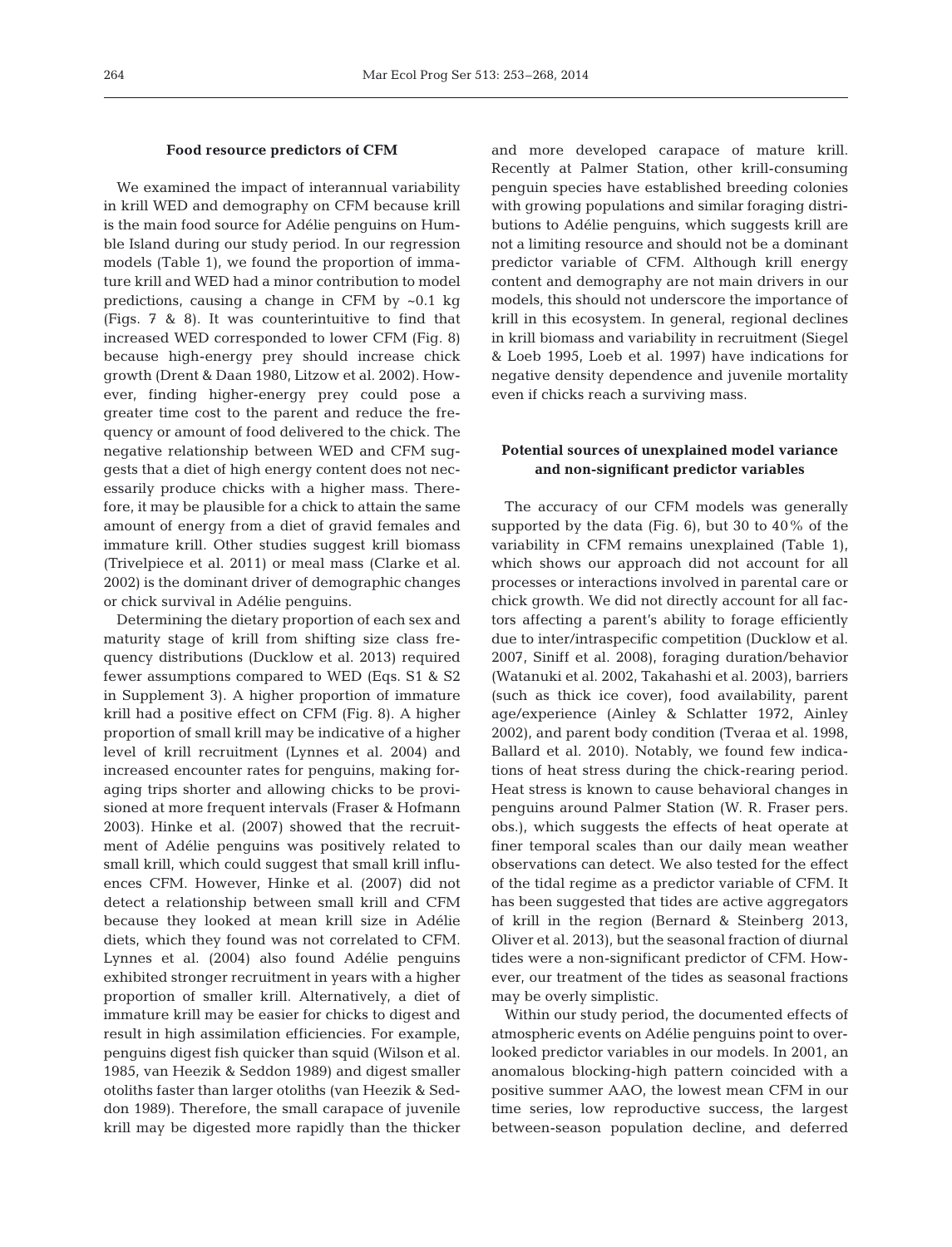breeding by many birds at Palmer Station (Massom et al. 2006). This was triggered by a strong and persistent north-northwesterly flow of mild and moist air across the WAP, extreme ice compaction, high snowfall, thick snow cover, and subsequent high temperatures that caused snowmelt to flood nests and drown eggs and small chicks. A similar event occurred in 2005, coincident with a near neutral AAO (Massom et al. 2008). Although atmospheric anomalies on this scale are extremely rare (Turner et al. 2002), it is unknown if blocking-high episodes will become more prevalent in future climate scenarios.

# **CONCLUSIONS**

Understanding the interannual variability in Adélie mean CFM using large and local-scale predictor variables is fundamental to gaining a more robust understanding of Adélie penguins' response to environmental variability in Antarctica. We expected krill predictor variables to play a larger role in predicting CFM; however, large-scale climate and local weather were more important. It is unclear how general our results are with respect to the rest of the Antarctic continent. Along the WAP, a positive austral summer AAO produces warm, windy, and humid conditions, while cold, calm, and dry conditions occur in East Antarctica. Therefore, opposing effects of the AAO around the continent may explain the opposing patterns in Adélie demography and population trends (Ainley et al. 2005, Emmerson et al. 2011, Hindell et al. 2012). Our results suggest that climate and weather are dominant drivers of mean CFM; however, there is still a significant amount of variance in CFM that we could not explain. We suggest that a more detailed analysis of overwintering conditions and parental foraging behavior during the chick-rearing period are important for understanding the variation in mean CFM.

was supported by long-term funding from the National Marine Fisheries Service and National Science Foundation grants 8918324, 9011927, 9103429, 9320115, 9505596, 9632763, 9910095, 0130525, 0217282, 0224727, 0523261, 0741351, and 0823101 and NASA grant NNX09AK24G. We thank Tony Amos for tide data, Xiaojun Yuan for the ADP index, and Sharon Stammerjohn for sea ice data.

#### LITERATURE CITED

Ainley DG (2002) The Adélie penguin: bellwether of climate change. Columbia University Press, New York, NY

- Ainley DG, Schlatter RP (1972) Chick raising ability in Adélie penguins. Auk 89:559-566
- ▶ [Ainley D, Clarke E, Arrigo K, Fraser W, Kato A, Barton K,](http://dx.doi.org/10.1890/0012-9658(2006)87[2080%3ACAPACR]2.0.CO%3B2) Wilson P (2005) Decadal-scale changes in the climate and biota of the Pacific sector of the Southern Ocean, 1950s to the 1990s. Antarct Sci 17: 171−182
	- Allison PD (1999) Multiple regression:a primer. Pine Forge Press, Thousand Oaks, CA
	- Amos A (1993) RACER: the tides at Palmer Station. Antarct J US 28: 162−164
- ► [Atkinson A, Siegel V, Pakhomov E, Rothery P \(2004\) Long](http://dx.doi.org/10.1038/nature02996)term decline in krill stock and increase in salps within the Southern Ocean. Nature 432: 100−103
- ► [Ballard G, Toniolo V, Ainley DG, Parkinson CL, Arrigo KR,](http://dx.doi.org/10.1890/09-0688.1) Trathan PN (2010) Responding to climate change: Adélie penguins confront astronomical and ocean boundaries. Ecology 91:2056-2069
- ► [Baylis AMM, Zuur AF, Brickle P, Pistorius PA \(2012\) Climate](http://dx.doi.org/10.1111/j.1474-919X.2011.01179.x) as a driver of population variability in breeding Gentoo penguins at the Falkland Islands. Ibis 154:30-41
- ▶ [Bernard KS, Steinberg DK \(2013\) Krill biomass and aggre](http://dx.doi.org/10.1093/icesjms/fst088)gation structure in relation to tidal cycle in a penguin foraging region off the Western Antarctic Peninsula. ICES J Mar Sci 70: 834−849
- ► [Boersma PD, Rebstock GA \(2014\) Climate change increases](http://dx.doi.org/10.1371/journal.pone.0085602) reproductive failure in Magellanic penguins. PLoS ONE 9: e85602
- ► [Bucher TL, Chappell MA, Morgan KR \(1990\) The ontogeny](http://dx.doi.org/10.1016/0034-5687(90)90106-9) of oxygen consumption and ventilation in the Adelie penguin, *Pygoscelis adeliae.* Respir Physiol 82: 369−388
	- Burnham KP, Anderson DR (2002) Model selection and multi-model inference: a practical information-theoretic approach. Springer, New York, NY
	- Carleton AM (2003) Atmospheric teleconnections involving the Southern Ocean. J Geophys Res 108:1-15
- ► [Chapman EW, Hofmann EE, Patterson DL, Fraser WR \(2010\)](http://dx.doi.org/10.1016/j.dsr2.2009.10.005) The effects of variability in Antarctic krill (*Euphausia superba*) spawning behavior and sex/maturity stage distribution on Adélie penguin (*Pygoscelis adeliae*) chick growth: a modeling study. Deep-Sea Res II 57:543-558
- ► [Chapman EW, Hofmann EE, Patterson DL, Ribic CA, Fraser](http://dx.doi.org/10.3354/meps09242) WR (2011) Marine and terrestrial factors affecting Adelie penguin *Pygoscelis adeliae* chick growth and recruitment off the western Antarctic Peninsula. Mar Ecol Prog Ser 436:273-289
- [Chappell MA, Morgan KR, Souza SL, Bucher TL \(1989\) Con-](http://dx.doi.org/10.1007/BF00691511)➤ vection and thermoregulation in two Antarctic seabirds. J Comp Physiol B 159:313-322
	- Chappell MA, Morgan KR, Bucher TL (1990) Weather, microclimate, and energy costs of thermoregulation for breeding Adelie penguins. Oecologia 83: 420−426
- Acknowledgements. The research described in this paper ► [Cimino MA, Fraser WR, Irwin AJ, Oliver MJ \(2013\) Satellite](http://dx.doi.org/10.1111/gcb.12016) data identify decadal trends in the quality of *Pygoscelis* penguin chick-rearing habitat. Glob Chang Biol 19: 136−148
	- [Clarke J, Kerry K, Irvine L, Phillips B \(2002\) Chick provision-](http://dx.doi.org/10.1007/s003000100307)➤ ing and breeding success of Adélie penguins at Bechervaise Island over eight successive seasons. Polar Biol 25: 21−30
	- ▶ [Davis LS \(1982\) Creching behaviour of Adelie penguin](http://dx.doi.org/10.1080/03014223.1982.10423856) chicks. NZ J Zool 9:279-285
	- ▶ [Davis RW, Croxall JP, O'Connell MJ \(1989\) The reproduc](http://dx.doi.org/10.2307/4986)tive energetics of gentoo (*Pygoscelis papua*) and macaroni (*Eudyptes chrysolophus*) penguins at South Georgia. J Anim Ecol 58: 59−74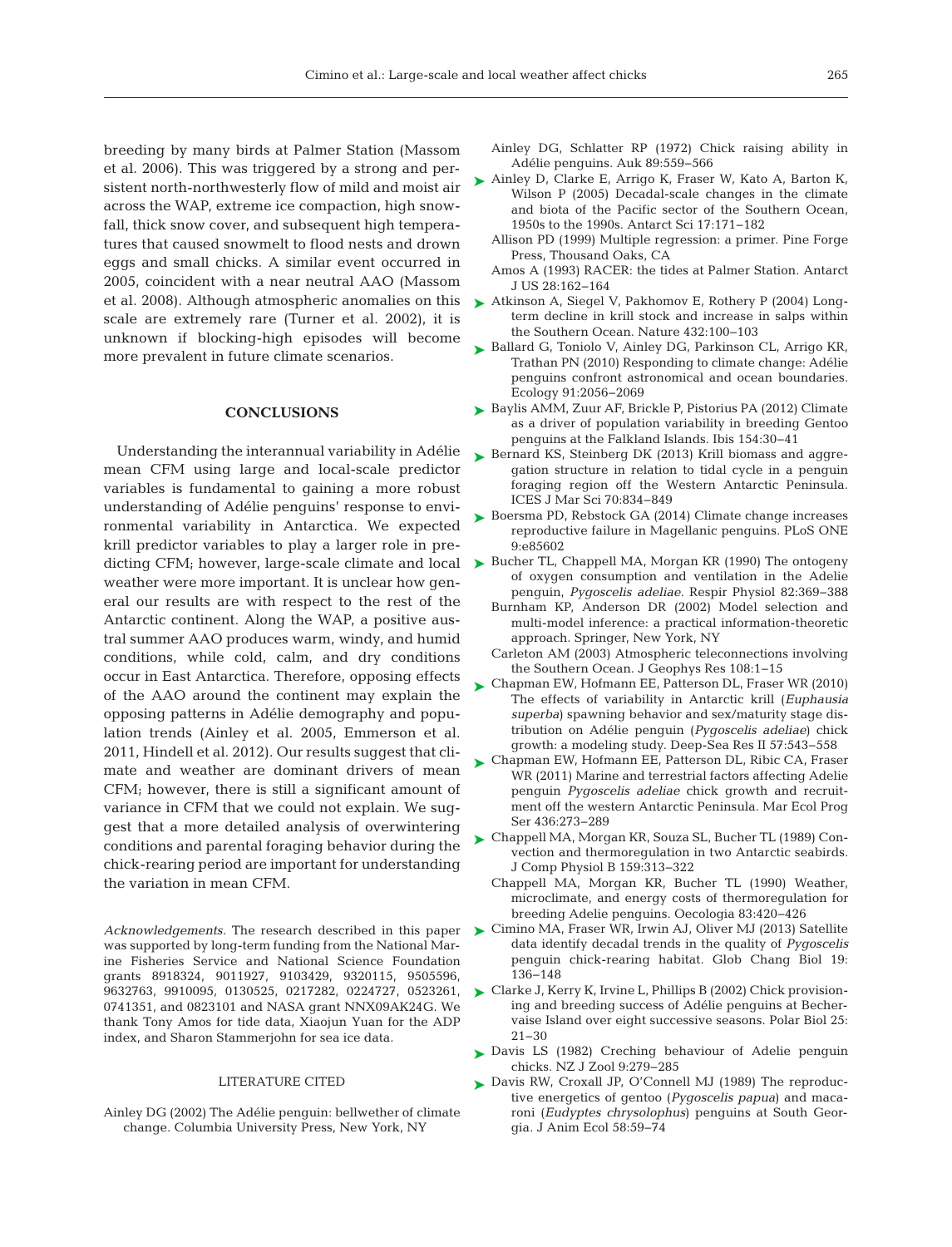- ► [Dehnhard N, Ludynia K, Poisbleau M, Demongin L,](http://dx.doi.org/10.1016/j.icesjms.2004.07.027) ► [Konarzewski M, Taylor JRE \(1989\) The influence of weather](http://dx.doi.org/10.2307/3676877) Quillfeldt P (2013) Good days, bad days: wind as a driver of foraging success in a flightless seabird, the southern Rockhopper Penguin. PLoS ONE 8:e79487
	- Demongin L, Poisbleau M, Strange IJ, Quillfeldt P (2010) Effects of severe rains on the mortality of southern rockhopper penguin (*Eudyptes chrysocome*) chicks and its impact on breeding success. Ornitol Neotrop 21:439-443 Drent RH, Daan S (1980) The prudent parent: energetic
	- adjustments in avian breeding. Ardea 68: 225−252
- ► [Ducklow HW, Baker K, Martinson DG, Quetin LB and others](http://dx.doi.org/10.1098/rstb.2006.1955) (2007) Marine pelagic ecosystems: the west Antarctic Peninsula. Philos Trans R Soc Lond B 362:67-94
- [Ducklow H, Fraser W, Meredith M, Stammerjohn S and oth-](http://dx.doi.org/10.5670/oceanog.2013.62)➤ ers (2013) West Antarctic Peninsula: an ice-dependent coastal marine ecosystem in transition. Oceanography (Wash DC) 26: 190−203
- ► [Emmerson L, Pike R, Southwell C \(2011\) Reproductive con](http://dx.doi.org/10.3354/meps09265)sequences of environment-driven variation in Adélie penguin breeding phenology. Mar Ecol Prog Ser 440: 203−216
- ► [Finney S, Wanless S, Harris M \(1999\) The effect of weather](http://dx.doi.org/10.2307/3677239) conditions on the feeding behaviour of a diving bird, the common guillemot *Uria aalge.* J Avian Biol 30:23-30
- ► [Forcada J, Trathan PN \(2009\) Penguin responses to climate](http://dx.doi.org/10.1111/j.1365-2486.2009.01909.x) change in the Southern Ocean. Glob Change Biol 15: 1618−1630
- ► [Forcada J, Trathan P, Reid K, Murphy E, Croxall J \(2006\)](http://dx.doi.org/10.1111/j.1365-2486.2006.01108.x) Contrasting population changes in sympatric penguin species in association with climate warming. Glob Change Biol 12: 411−423
- ► [Fraser WR, Hofmann EE \(2003\) A predator's perspective on](http://dx.doi.org/10.3354/meps265001) causal links between climate change, physical forcing and ecosystem response. Mar Ecol Prog Ser 265: 1−15
- ▶ [Fraser WR, Patterson-Fraser DLR, Ribic CA, Schofield O,](http://dx.doi.org/10.5670/oceanog.2013.64) Ducklow H (2013) A nonmarine source of variability in Adélie penguin demography. Oceanography (Wash DC) 26: 207−209
- ► [Frederiksen M, Daunt F, Harris MP, Wanless S \(2008\) The](http://dx.doi.org/10.1007/s00300-008-0460-x) demographic impact of extreme events: stochastic weather drives survival and population dynamics in a long-lived seabird. J Anim Ecol 77: 1020−1029
- ▶ [Graf RF, Bollmann K, Suter W, Bugmann H \(2005\) The](http://dx.doi.org/10.1007/s10980-005-0063-7) importance of spatial scale in habitat models: capercaillie in the Swiss Alps. Landscape Ecol 20: 703−717
- ▶ [Harris MP, Wanless S \(1996\) Differential responses of](http://dx.doi.org/10.1080/00063659609461014) Guillemot and Shag to a late winter wreck. Bird Study 43: 220−230
- ► [Hindell MA, Bradshaw CJA, Brook BW, Fordham DA, Kerry](http://dx.doi.org/10.1002/ece3.281) K, Hull C, Mcmahon CR (2012) Long-term breeding phenology shift in royal penguins. Ecol Evol 2: 1563−1571
- ► [Hinke JT, Salwicka K, Trivelpiece SG, Watters GM, Trivel](http://dx.doi.org/10.1007/s00442-007-0781-4)piece WZ (2007) Divergent responses of *Pygoscelis* penguins reveal a common environmental driver. Oecologia 153: 845−855
	- Janes DN, Chappell MA (1995) The effect of ration size and body size on specific dynamic action in Adélie penguin chicks, *Pygoscelis adeliae.* Physiol Zool 68: 1029−1044
- ▶ [Jarvis MJF \(1974\) The ecological significance of clutch size](http://dx.doi.org/10.2307/3154) in the South African Gannet (*Sula capensis*). J Anim Ecol 43: 1−18
- [Jenouvrier S, Weimerskirch H, Barbraud C, Park YH,](http://dx.doi.org/10.1098/rspb.2004.2978) ➤ Cazelles B (2005) Evidence of a shift in the cyclicity of Antarctic seabird dynamics linked to climate. Proc Biol Sci 272: 887−895
- conditions on growth of Little Auk *Alle alle* chicks. Ornis Scand 20: 112−116
- Kuhn M, Johnson K (2013) Applied predictive modeling. Springer, New York, NY
- ► [Kwok R, Comiso J \(2002\) Southern Ocean climate and sea](http://dx.doi.org/10.1175/1520-0442(2002)015%3C0487%3ASOCASI%3E2.0.CO%3B2) ice anomalies associated with the Southern Oscillation. J Clim 15:487-501
- ► [Lawless RM, Buttemer WA, Astheimer LB, Kerry KR \(2001\)](http://dx.doi.org/10.1016/S0306-4565(00)00049-8) The influence of thermoregulatory demand on contact creching behaviour in Adélie Penguin chicks. J Therm Biol 26:555-562
- ► [Le Bohec C, Durant JM, Gauthier-Clerc M, Stenseth NC and](http://dx.doi.org/10.1073/pnas.0712031105) others (2008) King penguin population threatened by Southern Ocean warming. Proc Natl Acad Sci USA 105: 2493−2497
- ► [Litzow M, Piatt J, Prichard A, Roby D \(2002\) Response of](http://dx.doi.org/10.1007/s00442-002-0945-1) pigeon guillemots to variable abundance of high-lipid and low-lipid prey. Oecologia 132: 286−295
- ► [Loeb V, Siegel V, Holm-Hansen O, Hewitt R, Fraser W, Triv](http://dx.doi.org/10.1038/43174)elpiece W, Trivelpiece S (1997) Effects of sea-ice extent and krill or salp dominance on the Antarctic food web. Nature 387:897-900
- ► [Lustick S, Adams J \(1977\) Seasonal variation in the effects of](http://dx.doi.org/10.1016/0300-9629(77)90181-5) wetting on the energetics and survival of starlings (*Sturnus vulgaris*). Comp Biochem Physiol A 56: 173−177
- ► [Lynnes A, Reid K, Croxall J \(2004\) Diet and reproductive](http://dx.doi.org/10.1007/s00300-004-0617-1) success of Adélie and chinstrap penguins: linking response of predators to prey population dynamics. Polar Biol 27: 544−554
- ▶ [Massom RA, Stammerjohn SE \(2010\) Antarctic sea ice](http://dx.doi.org/10.1016/j.polar.2010.05.001) change and variability—physical and ecological implications. Polar Sci 4: 149−186
- ► [Massom RA, Stammerjohn SE, Smith RC, Pook MJ and oth](http://dx.doi.org/10.1175/JCLI3805.1)ers (2006) Extreme anomalous atmospheric circulation in the West Antarctic Peninsula region in austral spring and summer 2001/02, and its profound impact on sea ice and biota. J Clim 19:3544-3571
	- Massom RA, Stammerjohn SE, Lefebvre W, Harangozo SA and others (2008) West Antarctic Peninsula sea ice in 2005: extreme ice compaction and ice edge retreat due to strong anomaly with respect to climate. J Geophys Res 113: C02S20
- ▶ [McCafferty DJ, Moncrieff JB, Taylor IR \(1997\) The effect of](http://dx.doi.org/10.1016/S0306-4565(97)00021-1) wind speed and wetting on thermal resistance of the barn owl (*Tyto alba*). II:Coat resistance. J Therm Biol 22: 265−273
	- Meredith MP, King JC (2005) Rapid climate change in the ocean west of the Antarctic Peninsula during the second half of the 20th century. Geophys Res Lett 32:1-5
- ▶ [Moline MA, Claustre H, Frazer TK, Schofield O, Vernet M](http://dx.doi.org/10.1111/j.1365-2486.2004.00825.x) (2004) Alteration of the food web along the Antarctic Peninsula in response to a regional warming trend. Glob Change Biol 10: 1973−1980
- ▶ [Montes-Hugo M, Doney SC, Ducklow HW, Fraser W, Mar](http://dx.doi.org/10.1126/science.1164533)tinson D, Stammerjohn SE, Schofield O (2009) Recent changes in phytoplankton communities associated with rapid regional climate change along the western Antarctic Peninsula. Science 323: 1470−1473
- ▶ [Morrison KW, Hipfner JM, Gjerdrum C, Green DJ \(2009\)](http://dx.doi.org/10.1525/cond.2009.080099) Wing length and mass at fledgling predict local survival and age at first return in tufted puffins. Condor 111: 433−441
	- Muller-Schwarze D (1984) The behavior of penguins: adapted to ice and tropics. State University of New York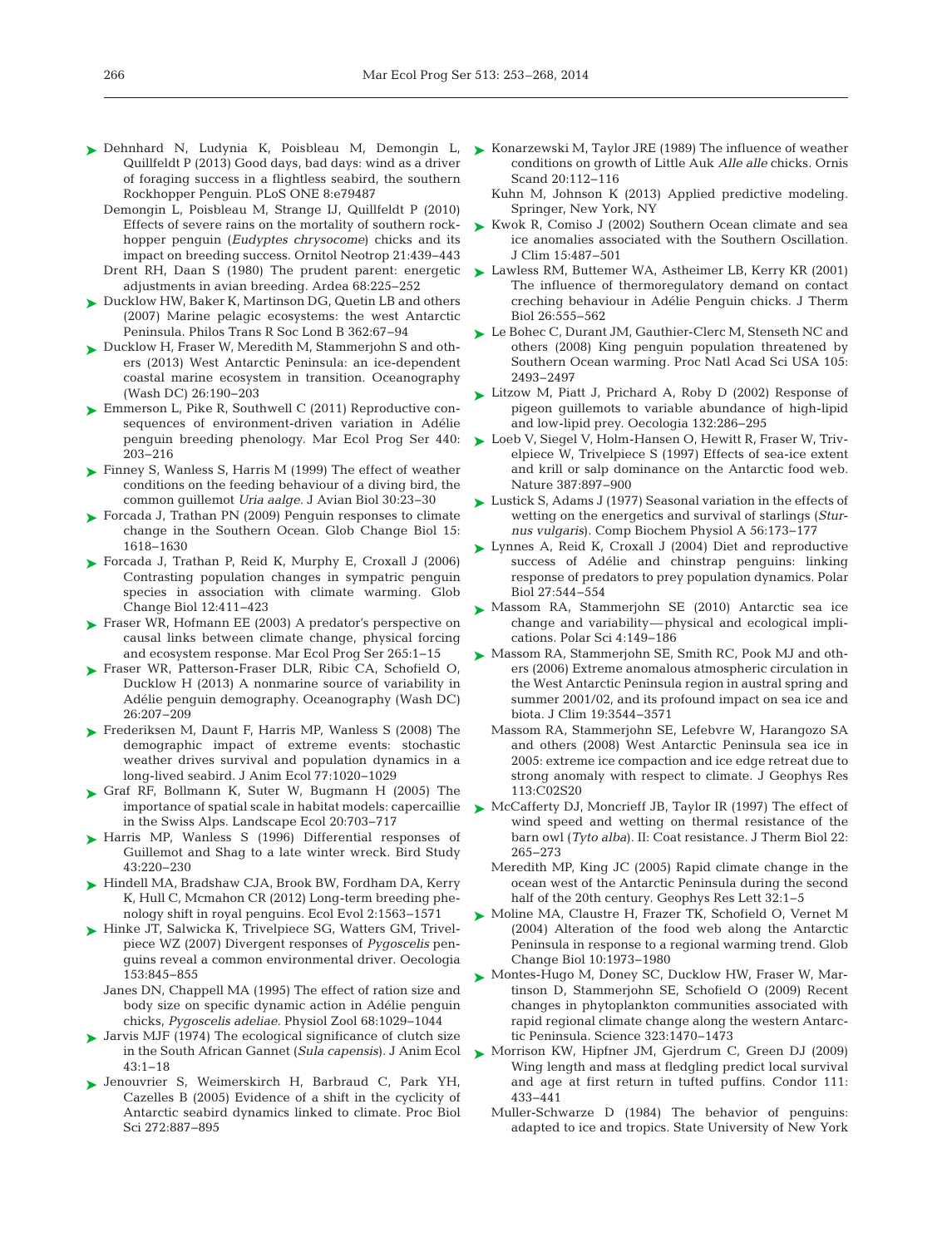Press, Albany, NY

- Murrish DE (1983) Acid-base balance in penguin chicks exposed to thermal stress. Physiol Zool 56:335-339
- ▶ [Naef-Daenzer B, Widmer F, Nuber M \(2001\) Differential](http://dx.doi.org/10.1046/j.0021-8790.2001.00533.x) post-fledging survival of great and coal tits in relation to their condition and fledging date. J Anim Ecol 70: 730−738
	- Nagy KA, Obst BS (1992) Food and energy requirements of Adélie penguins (*Pygoscelis adeliae*) on the Antarctic Peninsula. Physiol Zool 65: 1271−1284
- ▶ [O'Brien RM \(2007\) A caution regarding rules of thumb for](http://dx.doi.org/10.1007/s11135-006-9018-6) variance inflation factors. Qual Quant 41:673-690
- ▶ [Oliver MJ, Irwin A, Moline MA, Fraser W, Patterson D,](http://dx.doi.org/10.1371/journal.pone.0055163) Schofield O, Kohut J (2013) Adélie penguin foraging location predicted by tidal regime switching. PLoS ONE 8: e 55163
	- Olmastroni S, Pezzo F, Volpi V, Forcadi S (2004) Effects of weather and sea ice on the reproductive performance of the Adélie penguin at Edmonson point, Ross Sea. CCAMLR Science 11:99-109
	- Oshima K, Yamazaki K (2004) Seasonal variation of moisture transport in polar regions and the relation with annular modes. Polar Meteorol Glaciol 18:30-53
	- Patterson DL, Easter-Pilcher A, Fraser WR (2003) The effects of human activity and environmental variability on longterm changes in Adelie penguin populations at Palmer Station, Antarctica. In: Huiskes AHL, Gieskes WWC, Rozema J, Schorno RML, van der Vies SM, Wolff WJ (ed) Antarctic biology in a global context. Backhuys, Leiden, p 301−307
- ▶ [Quetin LB, Ross RM \(2001\) Environmental variability and its](http://dx.doi.org/10.1093/icb/41.1.74) impact on the reproductive cycle of Antarctic krill. Integr Comp Biol 41: 74−89
- ▶ [Quetin L, Ross R \(2003\) Episodic recruitment in Antarctic](http://dx.doi.org/10.3354/meps259185) krill *Euphausia superba* in the Palmer LTER study region. Mar Ecol Prog Ser 259: 185−200
	- Saba GK, Fraser WR, Saba VS, Iannuzzi RA and others (2014) Winter and spring controls on the summer food web of the coastal West Antarctic Peninsula. Nat Commun 5:4318
- ► [Salihoglu B, Fraser W, Hofmann E \(2001\) Factors affecting](http://dx.doi.org/10.1007/s003000000215) fledging weight of Adelie penguin (*Pygoscelis adeliae*) chicks:a modeling study. Polar Biol 24: 328−337
- ▶ [Saraux C, Viblanc VA, Hanuise N, Le Maho Y, Le Bohec C](http://dx.doi.org/10.1371/journal.pone.0020407) (2011) Effects of individual pre-fledging traits and environmental conditions on return patterns in juvenile king penguins. PLoS ONE 6:e20407
	- Schreiber EA (2002) Climate and weather effects on seabirds. In: Schreiber EA, Burger J (eds) Biology of marine birds. CRC Press, Boca Raton, FL, p 179−215
- ▶ [Siegel V, Loeb V \(1995\) Recruitment of Antarctic krill](http://dx.doi.org/10.3354/meps123045) *Euphausia superba* and possible causes for its variability. Mar Ecol Prog Ser 123:45-56
	- Siniff DB, Garrott RA, Rotella JJ, Fraser WR, Ainley DG (2008) Opinion: projecting the effects of environmental change on Antarctic seals. Antarct Sci 20: 425−435
- ▶ [Smith RC, Ainley D, Baker K, Domack E and others \(1999\)](http://dx.doi.org/10.2307/1313632) Marine ecosystem sensitivity to climate change. Bioscience 49:393-404
- ▶ [Stammerjohn SE, Martinson DG, Smith RC, Yuan X, Rind D](http://dx.doi.org/10.1029/2007JC004269) (2008) Trends in Antarctic annual sea ice retreat and advance and their relation to El Nino Southern Oscillation and Southern Annular Mode variability. J Geophys Res 113: C03S90, doi: 10.1029/2007JC004269
- ▶ [Stammerjohn S, Massom R, Rind D, Martinson D \(2012\)](http://dx.doi.org/10.1029/2012GL050874)

Regions of rapid sea ice change: an inter-hemispheric seasonal comparison. Geophys Res Lett 39:L06501, doi: 10.1029/2012GL050874

- Suppiah R, Hennessy K, Whetton P, Mcinnes K and others (2007) Australian climate change projections derived from simulations performed for the IPCC 4th Assessment Report. Aust Meteorol Mag 56: 131−152
- [Takahashi A, Watanuki Y, Sato K, Kato A, Arai N,](http://dx.doi.org/10.1046/j.1365-2435.2003.00772.x) ➤ Nishikawa J, Naito Y (2003) Parental foraging effort and offspring growth in Adélie penguins: Does working hard improve reproductive success? Funct Ecol 17: 590−597
- [Thyen S, Becker P \(2006\) Effects of individual life-history](http://dx.doi.org/10.1080/00063650609461426) ➤ traits and weather on reproductive output of Blackheaded gulls *Larus ridibundus* breeding in the Wadden Sea, 1991-1997. Bird Study 53: 132−141
	- Trathan PN, Murphy EJ, Forcada J, Croxall JP, Reid K, Thorpe SE (2006) Physical forcing in the southwest Atlantic: ecosystem control. Cambridge University Press, Cambridge
	- Trivelpiece WZ, Fraser WR (1996) The breeding biology and distribution of Adélie penguins: adaptations to environmental variability. In: Hofmann EE, Ross RM, Quetin LB (eds) Foundations for ecological research west of the Antarctic Peninsula. American Geophysical Union, Washington, DC, p 273−285
- ▶ [Trivelpiece WZ, Hinke JT, Miller AK, Reiss CS, Trivelpiece](http://dx.doi.org/10.1073/pnas.1016560108) SG, Watters GM (2011) Variability in krill biomass links harvesting and climate warming to penguin population changes in Antarctica. Proc Natl Acad Sci USA 108: 7625−7628
- ▶ [Turner J, Harangozo SA, Marshall GJ, King JC, Colwell SR](http://dx.doi.org/10.1029/2002GL015565) (2002) Anomalous atmospheric circulation over the Weddell Sea, Antarctica during the austral summer of 2001/02 resulting in extreme sea ice conditions. Geophys Res Lett 29:2160, doi: 10.1029/2002GL015565
- [Tveraa T, Sether BE, Aanes R, Erikstad KE \(1998\) Regulation](http://dx.doi.org/10.1046/j.1365-2656.1998.00234.x) ➤ of food provisioning in the Antarctic petrel; the importance of parental body condition and chick body mass. J Anim Ecol 67: 699−704
- ▶ [van den Broeke MR, van Lipzig NPM \(2004\) Changes in](http://dx.doi.org/10.3189/172756404781814654) Antarctic temperature, wind and precipitation in response to the Antarctic Oscillation. Ann Glaciol 39: 119−126
	- van Heezik Y, Seddon P (1989) Stomach sampling in the yellow-eyed penguin: erosion of otoliths and squid beaks. J Field Ornithol 451–458
- [Vaughan DG, Marshall GJ, Connolley WM, Parkinson C](http://dx.doi.org/10.1023/A%3A1026021217991) ➤ and others (2003) Recent rapid regional climate warming on the Antarctic Peninsula. Clim Change 60: 243−274
- [Warren JD, Santora JA, Demer DA \(2009\) Submesoscale dis-](http://dx.doi.org/10.1007/s00227-008-1102-0)➤ tribution of Antarctic krill and its avian and pinniped predators before and after a near gale. Mar Biol 156: 479−491
	- Watanuki Y, Kato A, Sato K, Niizuma Y, Bost CA, Le Maho Y, Naito Y (2002) Parental mass change and food provisioning in Adélie penguins rearing chicks in colonies with contrasting sea-ice conditions. Polar Biol 25: 672−681
- ▶ [Wilson GR, Cooper SJ, Gessaman JA \(2004\) The effects of](http://dx.doi.org/10.1016/j.cbpb.2004.10.009) temperature and artificial rain on the metabolism of American kestrels (*Falco sparverius*). Comp Biochem Physiol A Mol Integr Physiol 139: 389−394
- [Wilson PR, Ainley DG, Nur N, Jacobs SS, Barton KJ, Ballard](http://dx.doi.org/10.3354/meps213301) ➤ G, Comiso JC (2001) Adélie penguin population change in the Pacific sector of Antarctica: relation to sea-ice